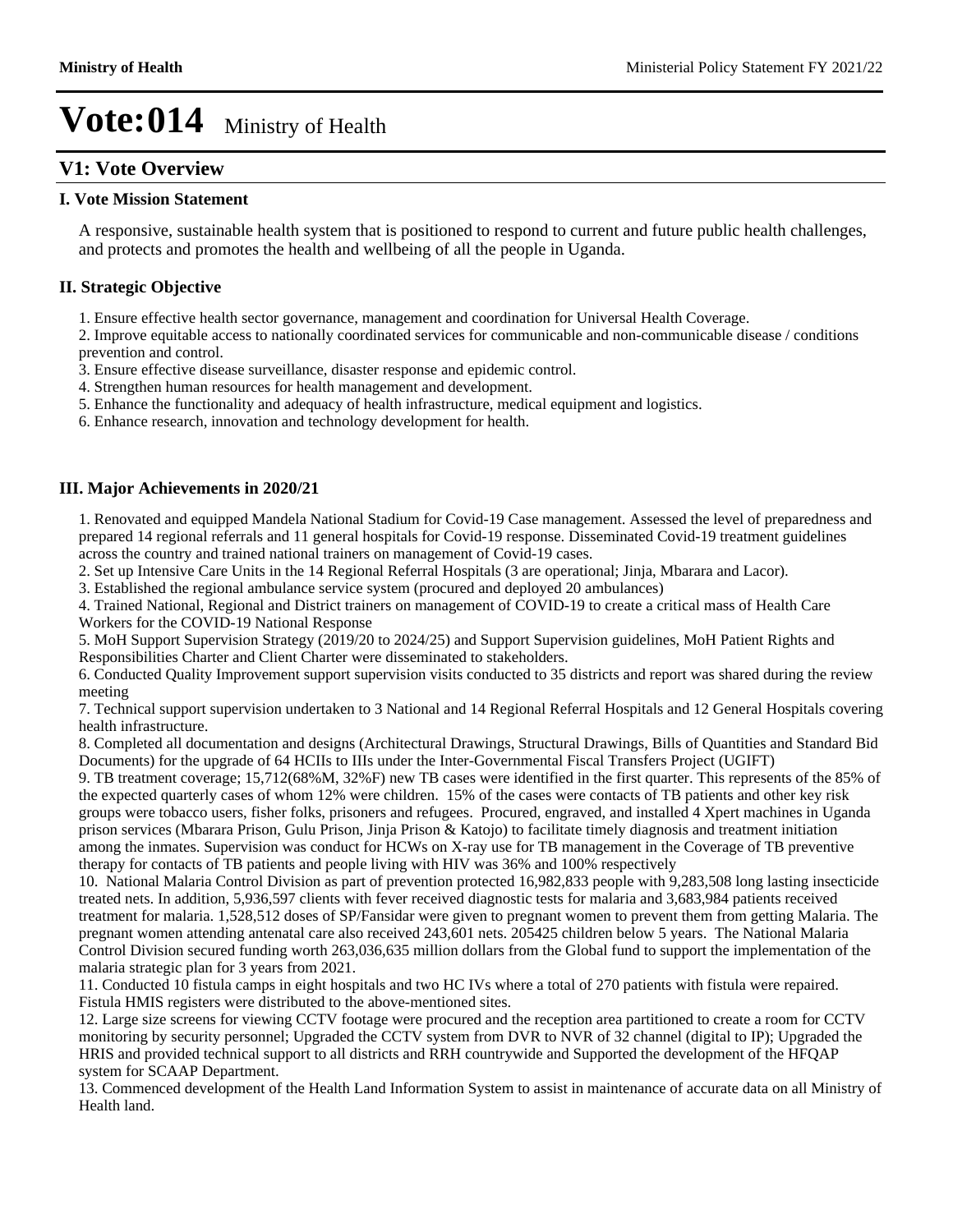### **IV. Medium Term Plans**

1. Continue to invest in prevention and control of Non- Communicable and Communicable Diseases with focus on high burden diseases (HIV/ AIDS, TB, Malaria, Neglected Tropical Disease) and epidemic prone diseases. Emphasis on expansion of community  $-$  level health promotion, education and prevention services to reduce exposure to communicable and non  $$ communicable conditions risks.

2. Improving the functionality of health facilities at all levels (HR, finance, medicines health supplies and management, policy and regulation).

3. Improving immunization coverage and reducing zero dose children

4. Improving cold chain functionality

5. Continue to invest in research and product development of new standardized herbal therapies for commercialization and Strengthen the role of operational research in health service delivery

6. Improve the functionality of the institutional laboratories by acquiring new equipment and research tools.

7. Initiate commencement of the operationalization of the Traditional and Complementary Medicine (TCM) Act, 2019.

8. Develop a Programme for the provision of sustainable chlorine/ decontaminant needs for health facilities

9. Improve medical waste management in health facilities

10. Undertake technical support supervision at all levels of health care and provide capacity building of service providers.

11. Continue to empower ADHOs, (MCH) and SPNOs to conduct support supervision on nursing and midwifery services in their respective districts and catchment areas

12. Operationalize the nursing and midwifery structures from MoH up to the referral hospitals using the scheme of service for nurses and midwives, support supervision and mentoring of school nurses.

13. Build the first aid capacity at household and community level,

14. Strengthen medical first responder capacity at health facility level

15. Establishment of Emergency and Trauma center (Naguru and Albertine region), Advanced Life Support Training Centers across all the regions and national medical disaster response capacity.

16. Standardization and consolidation of capital development projects countrywide

17. Undertake stock taking of Government Health infrastructure.

18. Installation of new ICU Equipment and its functionalization in 14 RRH

19. Upgrade of 126 HC IIs to HC IIIs (components 126 General ward/maternity, 252 staff houses) under UgIFT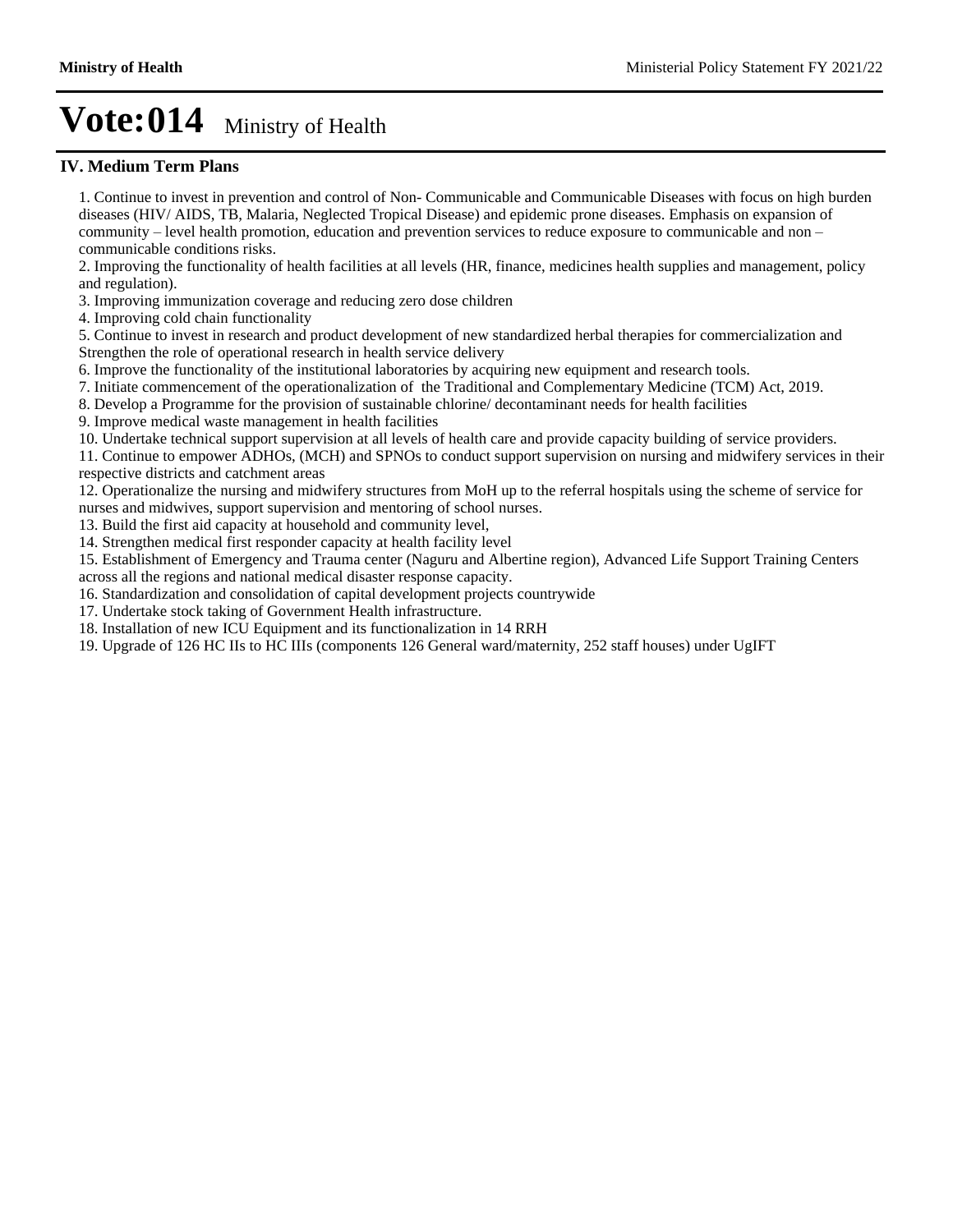### **V. Snapshot Of Medium Term Budget Allocations**

**Table 5.1: Overview of Vote Expenditures (UShs Billion)**

|                  |                                                      |                    |               | 2020/21                                   |         |         | <b>MTEF Budget Projections</b> |         |         |  |
|------------------|------------------------------------------------------|--------------------|---------------|-------------------------------------------|---------|---------|--------------------------------|---------|---------|--|
|                  |                                                      | 2019/20<br>Outturn | <b>Budget</b> | <b>Approved Expenditure</b><br>by End Dec | 2021/22 | 2022/23 | 2023/24                        | 2024/25 | 2025/26 |  |
| <b>Recurrent</b> | Wage                                                 | 12.134             | 14.617        | 4.436                                     | 14.617  | 15.348  | 15.348                         | 15.348  | 15.348  |  |
|                  | Non Wage                                             | 101.505            | 78.556        | 73.320                                    | 94.762  | 94.762  | 94.762                         | 94.762  | 94.762  |  |
| Devt.            | GoU                                                  | 121.863            | 50.708        | 10.619                                    | 60.258  | 60.258  | 60.258                         | 60.258  | 60.258  |  |
|                  | Ext. Fin.                                            | 694.062            | 1,124.594     | 40.317                                    | 613.112 | 96.290  | 14.116                         | 12.296  | 0.000   |  |
|                  | <b>GoU</b> Total                                     | 235.502            | 143.882       | 88.375                                    | 169.638 | 170.368 | 170.368                        | 170.368 | 170.368 |  |
|                  | <b>Total GoU+Ext Fin (MTEF)</b>                      | 929.565            | 1,268.475     | 128.692                                   | 782.750 | 266.659 | 184.484                        | 182.665 | 170.368 |  |
|                  | Arrears                                              | 0.216              | 3.230         | 3.097                                     | 20.015  | 0.000   | 0.000                          | 0.000   | 0.000   |  |
|                  | <b>Total Budget</b>                                  | 929.780            | 1,271.705     | 131.789                                   | 802.765 | 266.659 | 184.484                        | 182.665 | 170.368 |  |
|                  | <b>A.I.A Total</b>                                   | N/A                | N/A           | N/A                                       | N/A     | N/A     | N/A                            | N/A     | N/A     |  |
|                  | <b>Grand Total</b>                                   | 929.780            | 1,271.705     | 131.789                                   | 802.765 | 266.659 | 184.484                        | 182.665 | 170.368 |  |
|                  | <b>Total Vote Budget</b><br><b>Excluding Arrears</b> | 929.565            | 1,268.475     | 128.692                                   | 782.750 | 266.659 | 184.484                        | 182.665 | 170.368 |  |

#### **Table 5.2: Budget Allocation by Programme (UShs Billion)**

|                                 | 2021/22 Draft Estimates |          |              |  |  |  |
|---------------------------------|-------------------------|----------|--------------|--|--|--|
| <b>Billion Uganda Shillings</b> | GoU                     | Ext. Fin | <b>Total</b> |  |  |  |
| Human Capital Development       | 169.638                 | 613.112  | 782.750      |  |  |  |
| <b>Grand Total:</b>             | 189.653                 | 613.112  | 802.765      |  |  |  |
| <b>Total excluding Arrears</b>  | 169.638                 | 613.112  | 782.750      |  |  |  |

### **VI. Budget By Economic Clasification**

**Table V6.1 2020/21 and 2021/22 Budget Allocations by Item**

|                                       | 2020/21 Approved Budget |          |            |              | 2021/22 Draft Estimates |          |              |
|---------------------------------------|-------------------------|----------|------------|--------------|-------------------------|----------|--------------|
| Billion Uganda Shillings              | GoU                     | Ext. Fin | <b>AIA</b> | <b>Total</b> | GoU                     | Ext. Fin | <b>Total</b> |
| <b>Output Class: Outputs Provided</b> | 69.666                  | 794.073  | 0.000      | 863.739      | 72.245                  | 506.577  | 578.823      |
| 211 Wages and Salaries                | 19.804                  | 19.688   | 0.000      | 39.492       | 20.377                  | 13.889   | 34.266       |
| 212 Social Contributions              | 8.939                   | 1.189    | 0.000      | 10.128       | 9.049                   | 1.241    | 10.290       |
| 213 Other Employee Costs              | 2.350                   | 0.000    | 0.000      | 2.350        | 2.499                   | 0.070    | 2.569        |
| 221 General Expenses                  | 5.762                   | 24.732   | 0.000      | 30.494       | 6.430                   | 55.788   | 62.218       |
| 222 Communications                    | 0.337                   | 0.816    | 0.000      | 1.152        | 0.354                   | 0.603    | 0.957        |
| 223 Utility and Property Expenses     | 1.402                   | 0.000    | 0.000      | 1.402        | 1.406                   | 0.000    | 1.406        |
| 224 Supplies and Services             | 16.005                  | 563.222  | 0.000      | 579.227      | 15.154                  | 270.438  | 285.591      |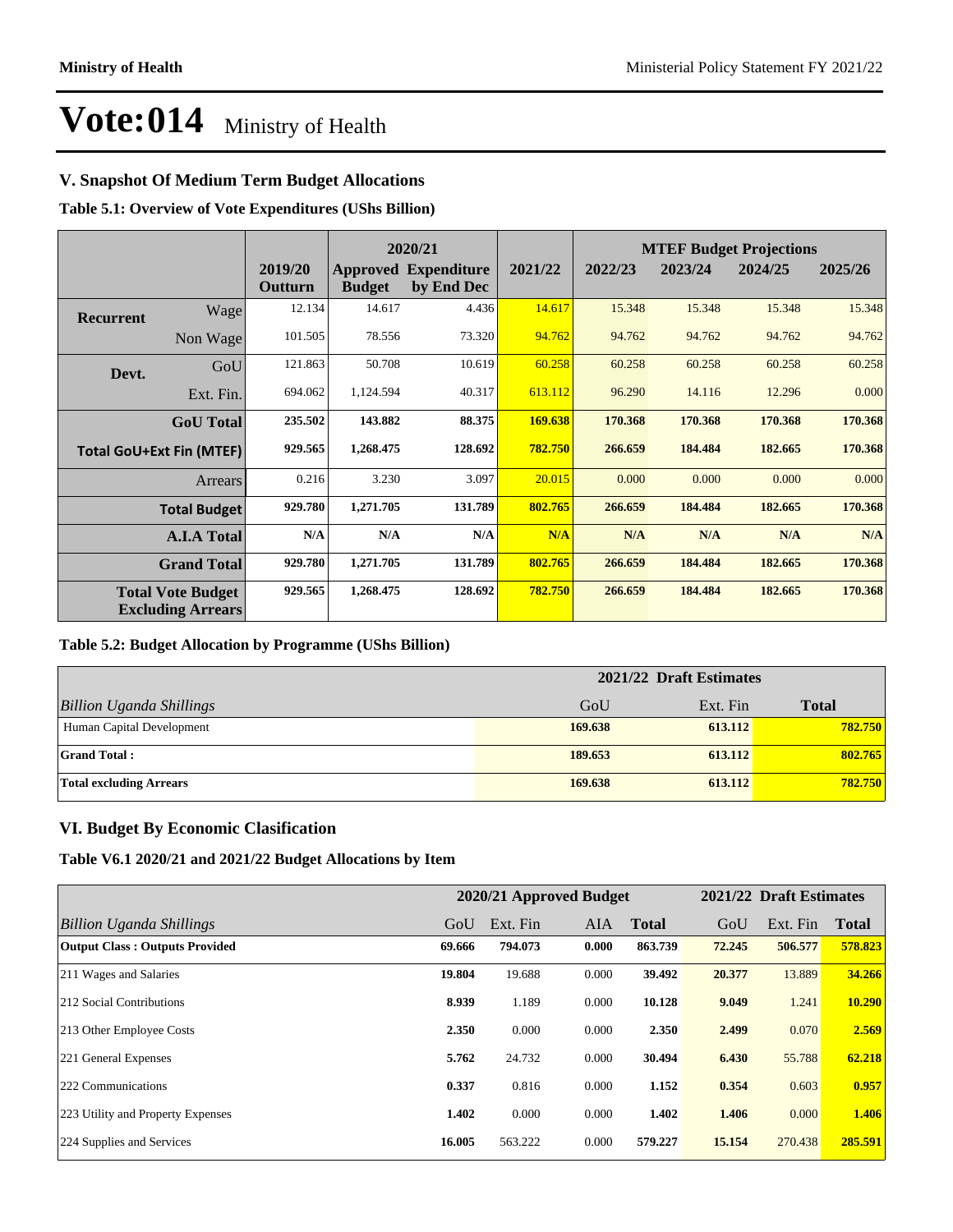| 225 Professional Services              | 0.878   | 34.032    | 0.000 | 34.910    | 1.296   | 25.483  | 26.779  |
|----------------------------------------|---------|-----------|-------|-----------|---------|---------|---------|
| 227 Travel and Transport               | 10.234  | 146.277   | 0.000 | 156.511   | 11.558  | 129.794 | 141.352 |
| 228 Maintenance                        | 3.640   | 0.291     | 0.000 | 3.932     | 3.989   | 8.992   | 12.981  |
| 273 Employer social benefits           | 0.190   | 0.000     | 0.000 | 0.190     | 0.010   | 0.000   | 0.010   |
| 282 Miscellaneous Other Expenses       | 0.124   | 3.827     | 0.000 | 3.951     | 0.124   | 0.279   | 0.403   |
| <b>Output Class: Outputs Funded</b>    | 52.798  | 129.133   | 0.000 | 181.931   | 67.973  | 39.411  | 107.384 |
| 262 To international organisations     | 2.960   | 0.000     | 0.000 | 2.960     | 3.720   | 0.000   | 3.720   |
| 263 To other general government units  | 39.339  | 106.201   | 0.000 | 145.540   | 53.755  | 17.595  | 71.349  |
| 264 To Resident Non-government units   | 10.499  | 0.000     | 0.000 | 10.499    | 10.499  | 0.000   | 10.499  |
| 291 Tax Refunds                        | 0.000   | 22.932    | 0.000 | 22.932    | 0.000   | 21.816  | 21.816  |
| <b>Output Class: Capital Purchases</b> | 21.418  | 201.388   | 0.000 | 222.806   | 29.419  | 67.124  | 96.543  |
| <b>312 FIXED ASSETS</b>                | 21.418  | 201.388   | 0.000 | 222.806   | 29.419  | 67.124  | 96.543  |
| <b>Output Class: Arrears</b>           | 3.230   | 0.000     | 0.000 | 3.230     | 20.015  | 0.000   | 20.015  |
| 321 DOMESTIC                           | 3.230   | 0.000     | 0.000 | 3.230     | 20.015  | 0.000   | 20.015  |
| <b>Grand Total:</b>                    | 147.112 | 1,124.594 | 0.000 | 1,271.705 | 189.653 | 613.112 | 802.765 |
| <b>Total excluding Arrears</b>         | 143.882 | 1,124.594 | 0.000 | 1,268.475 | 169.638 | 613.112 | 782.750 |

### VII. Budget By Sub-Subprogramme, Department And Project

### **Table V7.1: Past Expenditure Outturns and Medium Term Projections by Sub-SubProgramme,Department and Project**

| <b>Billion Uganda shillings</b>                                                        |                       | FY 2020/21                |                                   |                                             |         | <b>Medium Term Projections</b> |         |         |
|----------------------------------------------------------------------------------------|-----------------------|---------------------------|-----------------------------------|---------------------------------------------|---------|--------------------------------|---------|---------|
|                                                                                        | FY 2019/20<br>Outturn | Approved<br><b>Budget</b> | <b>Spent By</b><br><b>End Dec</b> | 2021-22<br><b>Proposed</b><br><b>Budget</b> | 2022-23 | 2023-24                        | 2024-25 | 2025-26 |
| 01 Health Governance and Regulation                                                    | 0.606                 | 0.730                     | 0.363                             | 0.730                                       | 0.730   | 0.730                          | 0.730   | 0.730   |
| 03 Ouality Assurance                                                                   | 0.606                 | 0.000                     | 0.000                             | 0.000                                       | 0.000   | 0.000                          | 0.000   | 0.000   |
| 20 Standards, Accreditation and Patient<br>Protection                                  | 0.000                 | 0.730                     | 0.363                             | 0.730                                       | 0.730   | 0.730                          | 0.730   | 0.730   |
| 02 Health infrastructure and<br>equipment                                              | 219.691               | 413.847                   | 20.533                            | 105.119                                     | 139.879 | 57.705                         | 55.886  | 43.589  |
| 1027 Institutional Support to MoH                                                      | 68.149                | 0.000                     | 0.000                             | 0.000                                       | 0.000   | 0.000                          | 0.000   | 0.000   |
| 1187 Support to Mulago Hospital<br>Rehabilitation                                      | 19.411                | 0.000                     | 0.000                             | 0.000                                       | 0.000   | 0.000                          | 0.000   | 0.000   |
| 1243 Rehabilitation and Construction of<br>General Hospitals                           | 10.633                | 13.130                    | 0.071                             | 26.170                                      | 35.460  | 23.490                         | 16.290  | 16.290  |
| 1315 Construction of Specialised Neonatal<br>and Maternal Unit in Mulago Hospital      | 4.594                 | 0.000                     | 0.000                             | 0.000                                       | 0.000   | 0.000                          | 0.000   | 0.000   |
| 1344 Renovation and Equipping of Kayunga<br>and Yumbe General Hospitals                | 21.157                | 33.710                    | 11.095                            | 7.600                                       | 7.600   | 2.680                          | 2.680   | 2.680   |
| 1393 Construction and Equipping of the<br>International Specialized Hospital of Uganda | 0.050                 | 0.000                     | 0.000                             | 0.000                                       | 0.000   | 0.000                          | 0.000   | 0.000   |
| 1394 Regional Hospital for Paediatric<br>Surgery                                       | 1.085                 | 0.000                     | 0.000                             | 0.000                                       | 0.000   | 0.000                          | 0.000   | 0.000   |
| 1440 Uganda Reproductive Maternal and<br>Child Health Services Improvement Project     | 91.791                | 332.620                   | 0.802                             | 41.940                                      | 65.100  | 0.400                          | 0.400   | 0.400   |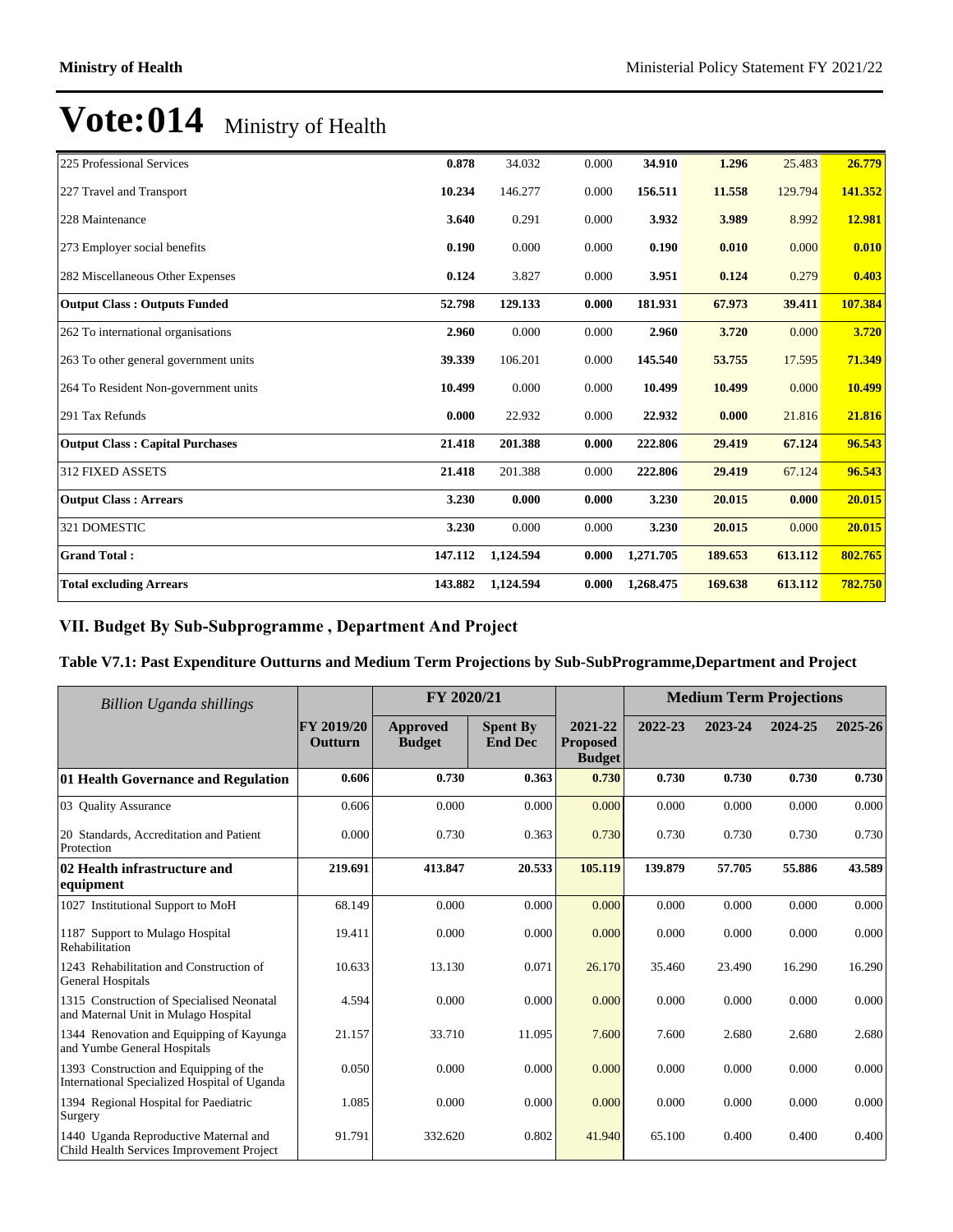| 1519 Strengthening Capacity of Regional<br>Referral Hospitals                                                               | 2.700   | 1.000   | 0.000  | 1.000   | 1.000  | 1.000  | 1.000  | 1.000  |
|-----------------------------------------------------------------------------------------------------------------------------|---------|---------|--------|---------|--------|--------|--------|--------|
| 1539 Italian Support to Health Sector<br>Development Plan- Karamoja Infrastructure<br>Development Project Phase II          | 0.120   | 13.298  | 0.114  | 8.901   | 11.211 | 10.627 | 16.007 | 3.711  |
| 1566 Retooling of Ministry of Health                                                                                        | 0.000   | 20.088  | 8.452  | 19.508  | 19.508 | 19.508 | 19.508 | 19.508 |
| 03 Health Research                                                                                                          | 0.788   | 0.788   | 0.197  | 0.788   | 0.788  | 0.788  | 0.788  | 0.788  |
| 04 Research Institutions                                                                                                    | 0.548   | 0.548   | 0.197  | 0.548   | 0.548  | 0.548  | 0.548  | 0.548  |
| 05 JCRC                                                                                                                     | 0.240   | 0.240   | 0.000  | 0.240   | 0.240  | 0.240  | 0.240  | 0.240  |
| 05 Pharmaceutical and other Supplies                                                                                        | 577.932 | 756.808 | 30.702 | 568.625 | 17.042 | 17.042 | 17.042 | 17.042 |
| 0220 Global Fund for AIDS, TB and Malaria                                                                                   | 552.572 | 708.605 | 30.489 | 468.378 | 5.575  | 5.575  | 5.575  | 5.575  |
| 1436 GAVI Vaccines and Health Sector<br>Development Plan Support                                                            | 25.101  | 47.829  | 0.065  | 99.873  | 11.093 | 11.093 | 11.093 | 11.093 |
| 18 Pharmaceuticals & Natural Medicine                                                                                       | 0.258   | 0.374   | 0.148  | 0.374   | 0.374  | 0.374  | 0.374  | 0.374  |
| 06 Public Health Services                                                                                                   | 46.381  | 16.652  | 3.920  | 11.351  | 12.351 | 12.351 | 12.351 | 12.351 |
| 06 Community Health                                                                                                         | 1.091   | 0.550   | 0.206  | 0.550   | 0.550  | 0.550  | 0.550  | 0.550  |
| 08 Communicable Diseases Prevention &<br>Control                                                                            | 4.084   | 5.523   | 1.879  | 5.523   | 6.523  | 6.523  | 6.523  | 6.523  |
| 13 Health Education, Promotion &<br>Communication                                                                           | 0.287   | 0.925   | 0.210  | 0.925   | 0.925  | 0.925  | 0.925  | 0.925  |
| 14 Reproductive and Child Health                                                                                            | 0.452   | 0.724   | 0.299  | 0.724   | 0.724  | 0.724  | 0.724  | 0.724  |
| 1413 East Africa Public Health Laboratory<br>Network project Phase II                                                       | 15.856  | 0.050   | 0.017  | 0.000   | 0.000  | 0.000  | 0.000  | 0.000  |
| 1441 Uganda Sanitation Fund Project II                                                                                      | 2.706   | 5.251   | 0.113  | 0.000   | 0.000  | 0.000  | 0.000  | 0.000  |
| 21 Environmental Health                                                                                                     | 0.663   | 1.025   | 0.338  | 1.025   | 1.025  | 1.025  | 1.025  | 1.025  |
| 22 Non-Communicable Diseases                                                                                                | 0.184   | 0.579   | 0.189  | 0.579   | 0.579  | 0.579  | 0.579  | 0.579  |
| 23 National Health Laboratory & Diagnostic<br><b>Services</b>                                                               | 0.485   | 0.879   | 0.381  | 0.879   | 0.879  | 0.879  | 0.879  | 0.879  |
| 24 Integrated Epidemiology, Surveillance &<br><b>Public Health Emergencies</b>                                              | 20.573  | 1.147   | 0.290  | 1.147   | 1.147  | 1.147  | 1.147  | 1.147  |
| 08 Clinical Health Services                                                                                                 | 49.063  | 57.509  | 20.528 | 73.509  | 72.509 | 72.509 | 72.509 | 72.509 |
| 09 shared National Services (Interns<br>allowances, transfers to international<br>organisations and transfers to districts) | 42.542  | 48.026  | 17.961 | 64.026  | 63.026 | 63.026 | 63.026 | 63.026 |
| 11 Nursing & Midwifery Services                                                                                             | 0.396   | 0.590   | 0.236  | 0.590   | 0.590  | 0.590  | 0.590  | 0.590  |
| 15 Clinical Services                                                                                                        | 2.027   | 4.240   | 1.484  | 4.240   | 4.240  | 4.240  | 4.240  | 4.240  |
| 16 Emergency Medical Services                                                                                               | 0.726   | 0.906   | 0.304  | 0.906   | 0.906  | 0.906  | 0.906  | 0.906  |
| 17 Health Infrastructure                                                                                                    | 3.373   | 3.747   | 0.544  | 3.747   | 3.747  | 3.747  | 3.747  | 3.747  |
| <b>49 Policy, Planning and Support</b><br><b>Services</b>                                                                   | 35.320  | 25.372  | 55.545 | 42.643  | 23.359 | 23.359 | 23.359 | 23.359 |
| 01 Headquarters                                                                                                             | 29.501  | 6.786   | 50.629 | 24.121  | 4.106  | 4.106  | 4.106  | 4.106  |
| 02 Health Sector Strategy and Policy                                                                                        | 1.825   | 1.856   | 0.550  | 1.856   | 1.856  | 1.856  | 1.856  | 1.856  |
| 10 Internal Audit Department                                                                                                | 0.361   | 0.451   | 0.203  | 0.451   | 0.451  | 0.451  | 0.451  | 0.451  |
| 12 Human Resource Management<br>Department                                                                                  | 3.435   | 14.898  | 3.526  | 15.098  | 15.829 | 15.829 | 15.829 | 15.829 |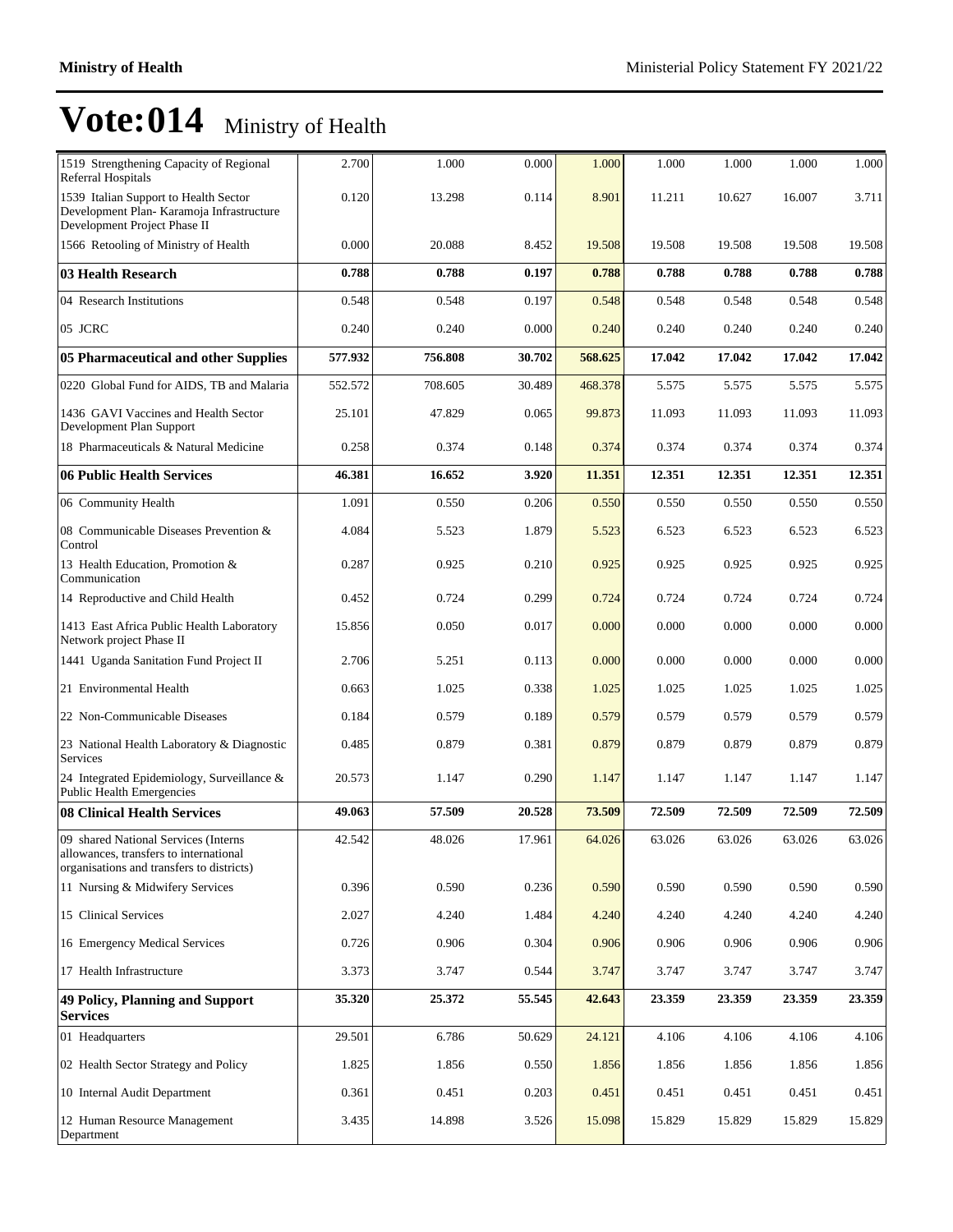| 19 Health Sector Partners & Multi-Sectoral<br>Coordination | 0.198   | .380      | 0.636   | .116    | 1.116   | 1.116   | 1.116   | 1.116   |
|------------------------------------------------------------|---------|-----------|---------|---------|---------|---------|---------|---------|
| Total for the Vote                                         | 929.780 | 1.271.705 | 131.789 | 802.765 | 266.659 | 184.484 | 182.665 | 170.368 |
| <b>Total Excluding Arrears</b>                             | 929.565 | .268.475  | 128.692 | 782.750 | 266.659 | 184.484 | 182.665 | 170.368 |

### VIII. Sub-SubProgramme Performance and Medium Term Plans

#### **Table V8.1: Sub-SubProgramme Outcome and Outcome Indicators**

|                                                                     | Sub-SubProgramme: 01 Health Governance and Regulation                                                |                 |                  |                            |                |                  |  |  |
|---------------------------------------------------------------------|------------------------------------------------------------------------------------------------------|-----------------|------------------|----------------------------|----------------|------------------|--|--|
| Objective:                                                          | To Improve quality of health care and patient safety                                                 |                 |                  |                            |                |                  |  |  |
| <b>Responsible Officer:</b>                                         | Permanent Secretary, Ministry of Health                                                              |                 |                  |                            |                |                  |  |  |
| <b>Outcome:</b>                                                     | Conduct regular health sector performance review, monitoring and evaluation.                         |                 |                  |                            |                |                  |  |  |
| 1. Improved level of sector collaboration and partnership           |                                                                                                      |                 |                  |                            |                |                  |  |  |
|                                                                     |                                                                                                      |                 |                  | <b>Performance Targets</b> |                |                  |  |  |
|                                                                     | <b>Outcome Indicators</b>                                                                            |                 |                  | 2021/22                    | 2022/23        | 2023/24          |  |  |
|                                                                     |                                                                                                      | <b>Baseline</b> | <b>Base year</b> | <b>Target</b>              | Projection     | Projection       |  |  |
| of care assessement program;                                        | • Proportion of health facilities attaining Star $3(>75)$ status under the health facility quality   | 35%             | 2020             | 40%                        | 50%            | 60%              |  |  |
|                                                                     | Department: 20 Standards, Accreditation and Patient Protection                                       |                 |                  |                            |                |                  |  |  |
| <b>Budget Output: 01 Sector performance monitored and evaluated</b> |                                                                                                      |                 |                  |                            |                |                  |  |  |
| Number of Quarterly Performance review meetings held                |                                                                                                      |                 |                  |                            |                | $\overline{2}$   |  |  |
|                                                                     | <b>Budget Output: 03 Support supervision provided to Local Governments and referral hospitals</b>    |                 |                  |                            |                |                  |  |  |
| Center IVs and Local Government conducted                           | Number of support supervision visits to Regional Referral Hospitals (RRHs), General Hospitals Health |                 |                  | $\overline{2}$             | $\overline{2}$ | $\boldsymbol{2}$ |  |  |
|                                                                     | <b>Budget Output: 04 Standards and guidelines developed</b>                                          |                 |                  |                            |                |                  |  |  |
| Number of Standards and Guidelines developed                        |                                                                                                      |                 |                  | $\overline{\mathbf{3}}$    | 3              | 3                |  |  |
|                                                                     | <b>Sub-SubProgramme :</b> 02 Health infrastructure and equipment                                     |                 |                  |                            |                |                  |  |  |
| Objective:                                                          | To improve the quality and accessibility of health infrastructure and equipment                      |                 |                  |                            |                |                  |  |  |
| <b>Responsible Officer:</b>                                         | Permanent Secretary, Ministry of Health                                                              |                 |                  |                            |                |                  |  |  |
| <b>Outcome:</b>                                                     | Development and management of health sector infrastructure and equipment.                            |                 |                  |                            |                |                  |  |  |
| 1. Improved quality of life at all levels                           |                                                                                                      |                 |                  |                            |                |                  |  |  |
|                                                                     |                                                                                                      |                 |                  | <b>Performance Targets</b> |                |                  |  |  |
|                                                                     | <b>Outcome Indicators</b>                                                                            |                 |                  | 2021/22                    | 2022/23        | 2023/24          |  |  |
|                                                                     |                                                                                                      | <b>Baseline</b> | <b>Base year</b> | <b>Target</b>              | Projection     | Projection       |  |  |
| section)                                                            | • Proportion of the functional health centre IVs (offering ceaserian and blood transfusion           | 75%             | 2020             | 90%                        | 95%            | 100%             |  |  |
| • Proportion of subcounties with functional HC IIIs;                |                                                                                                      | 80%             | 2020             | 95%                        | 95%            | 100%             |  |  |
|                                                                     | • Proportion of functional imaging and radiography equipment in hospitals;                           | 85%             | 2020             | 95%                        | 98%            | 100%             |  |  |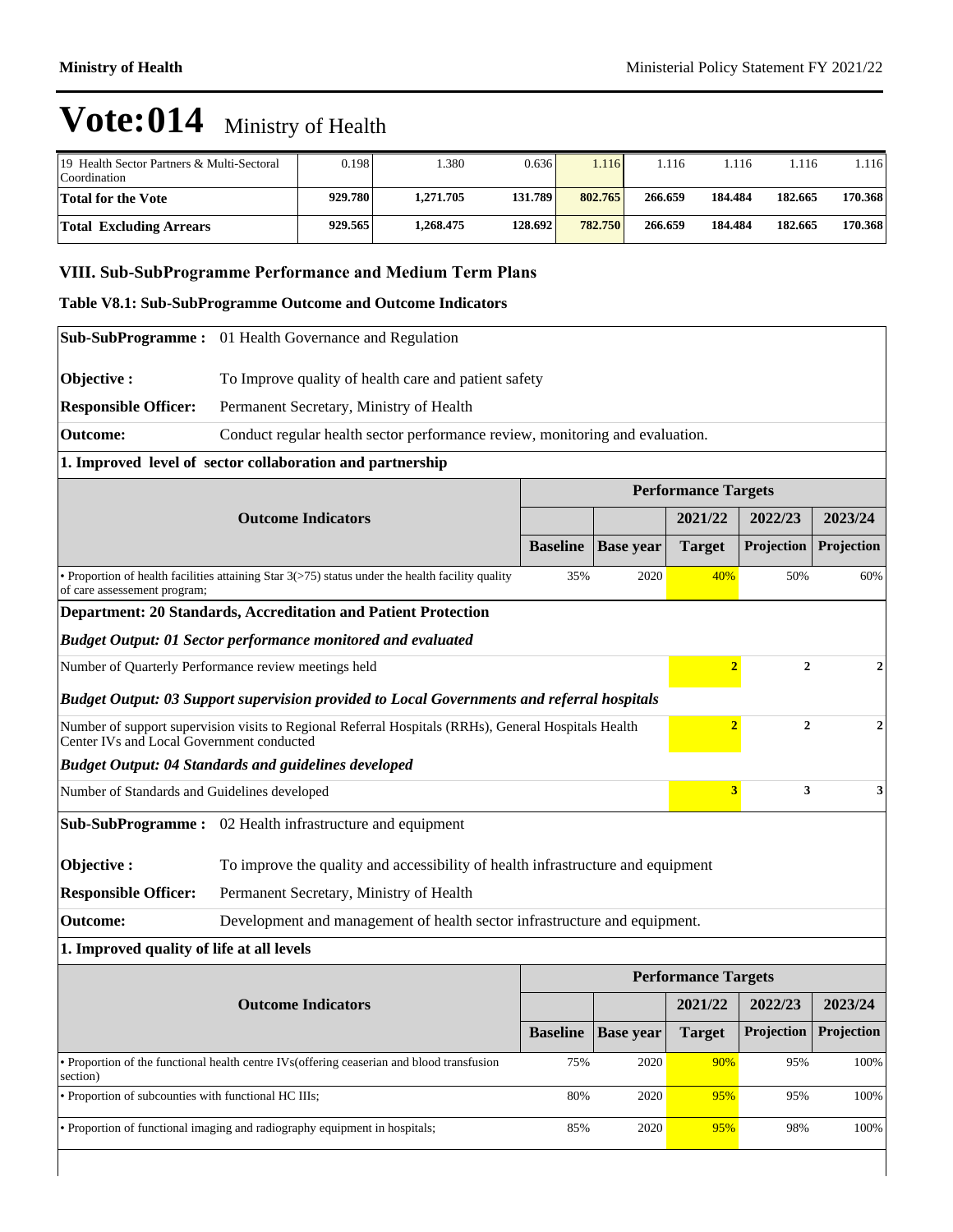| Project: 1243 Rehabilitation and Construction of General Hospitals                       |                |                |              |  |  |  |  |
|------------------------------------------------------------------------------------------|----------------|----------------|--------------|--|--|--|--|
| <b>Budget Output: 01 Monitoring, Supervision and Evaluation of Health Systems</b>        |                |                |              |  |  |  |  |
| Number of support and monitoring visits conducted                                        | 4              | 4              |              |  |  |  |  |
| <b>Budget Output: 80 Hospital Construction/rehabilitation</b>                            |                |                |              |  |  |  |  |
| Number of hospitals renovated                                                            | $\overline{2}$ | $\overline{2}$ | $\mathbf{2}$ |  |  |  |  |
| Percentage of completion of construction/rehabilitation                                  | 35%            | 75%            | 10%          |  |  |  |  |
| Number of support and monitoring visits conducted                                        | <u>12</u>      | 12             | 12           |  |  |  |  |
| Project: 1344 Renovation and Equipping of Kayunga and Yumbe General Hospitals            |                |                |              |  |  |  |  |
| <b>Budget Output: 01 Monitoring, Supervision and Evaluation of Health Systems</b>        |                |                |              |  |  |  |  |
| Number of support and monitoring visits conducted                                        | 4              |                |              |  |  |  |  |
| <b>Budget Output: 77 Purchase of Specialised Machinery &amp; Equipment</b>               |                |                |              |  |  |  |  |
| Percentage of equipment procured and installed                                           | <b>100%</b>    |                |              |  |  |  |  |
| Number of Hospitals equipped                                                             |                |                |              |  |  |  |  |
| <b>Budget Output: 80 Hospital Construction/rehabilitation</b>                            |                |                |              |  |  |  |  |
| Number of hospitals renovated                                                            | $\overline{2}$ |                |              |  |  |  |  |
| Percentage of completion of construction/rehabilitation                                  | <b>100%</b>    |                |              |  |  |  |  |
| Number of support and monitoring visits conducted                                        |                |                |              |  |  |  |  |
| Project: 1440 Uganda Reproductive Maternal and Child Health Services Improvement Project |                |                |              |  |  |  |  |
| <b>Budget Output: 01 Monitoring, Supervision and Evaluation of Health Systems</b>        |                |                |              |  |  |  |  |
| Number of support and monitoring visits conducted                                        | 4              | 4              |              |  |  |  |  |
| <b>Budget Output: 51 Support to Local Governments</b>                                    |                |                |              |  |  |  |  |
| Number of District implementing Facility assessments                                     | <b>131</b>     | 131            | 131          |  |  |  |  |
| Number of Districts implementing RBF                                                     | <b>131</b>     | 131            | 131          |  |  |  |  |
| <b>Budget Output: 77 Purchase of Specialised Machinery &amp; Equipment</b>               |                |                |              |  |  |  |  |
| Percentage of equipment procured and installed                                           | <b>100%</b>    | 100%           | 100%         |  |  |  |  |
| Number of Hospitals equipped                                                             | 60             | 60             | 60           |  |  |  |  |
| <b>Budget Output: 81 Health centre construction and rehabilitation</b>                   |                |                |              |  |  |  |  |
| Number of Health Centre IVs renovated                                                    | 30             | 26             | 25           |  |  |  |  |
| Percentage of Completion of Construction/Rehabilitation                                  | 100%           | 100%           | 100%         |  |  |  |  |
| Number of Health Centre IIIs renovated                                                   | <b>30</b>      | 26             | 25           |  |  |  |  |
| Project: 1519 Strengthening Capacity of Regional Referral Hospitals                      |                |                |              |  |  |  |  |
| <b>Budget Output: 77 Purchase of Specialised Machinery &amp; Equipment</b>               |                |                |              |  |  |  |  |
| Percentage of equipment procured and installed                                           | <b>100%</b>    | 100%           | 100%         |  |  |  |  |
| Number of Hospitals equipped                                                             |                | 4              | 4            |  |  |  |  |
|                                                                                          |                |                |              |  |  |  |  |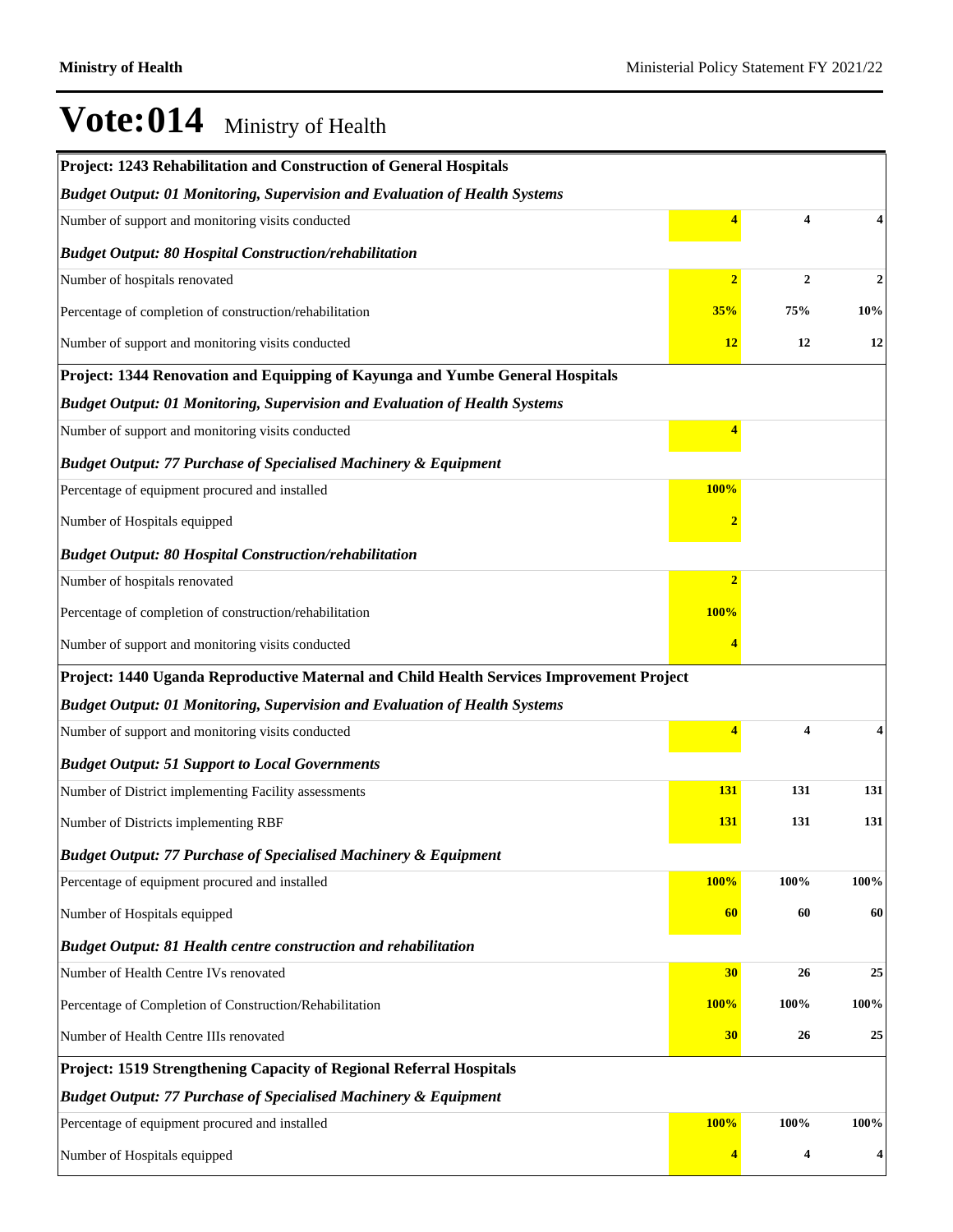$\overline{\phantom{a}}$ 

|                                                               | Project: 1539 Italian Support to Health Sector Development Plan-Karamoja Infrastructure Development Project Phase II                             |                 |                  |                            |                                |            |  |
|---------------------------------------------------------------|--------------------------------------------------------------------------------------------------------------------------------------------------|-----------------|------------------|----------------------------|--------------------------------|------------|--|
|                                                               | <b>Budget Output: 01 Monitoring, Supervision and Evaluation of Health Systems</b>                                                                |                 |                  |                            |                                |            |  |
| Number of support and monitoring visits conducted             |                                                                                                                                                  |                 |                  | $\overline{4}$             | 4                              |            |  |
|                                                               | <b>Budget Output: 77 Purchase of Specialised Machinery &amp; Equipment</b>                                                                       |                 |                  |                            |                                |            |  |
| Percentage of equipment procured and installed                |                                                                                                                                                  |                 |                  | <b>100%</b>                |                                |            |  |
|                                                               | <b>Budget Output: 80 Hospital Construction/rehabilitation</b>                                                                                    |                 |                  |                            |                                |            |  |
|                                                               | Percentage of completion of construction/rehabilitation                                                                                          |                 |                  | 10%                        | 50%                            | 100%       |  |
| Number of support and monitoring visits conducted             |                                                                                                                                                  |                 |                  | 4                          | 4                              | 4          |  |
| Project: 1566 Retooling of Ministry of Health                 |                                                                                                                                                  |                 |                  |                            |                                |            |  |
|                                                               | <b>Budget Output: 01 Monitoring, Supervision and Evaluation of Health Systems</b>                                                                |                 |                  |                            |                                |            |  |
| Number of support and monitoring visits conducted             |                                                                                                                                                  |                 |                  | $\overline{2}$             | $\mathbf{2}$                   | 2          |  |
|                                                               | <b>Budget Output: 77 Purchase of Specialised Machinery &amp; Equipment</b>                                                                       |                 |                  |                            |                                |            |  |
| Percentage of equipment procured and installed                |                                                                                                                                                  |                 |                  | <b>100%</b>                | 100%                           | 100%       |  |
| <b>Budget Output: 80 Hospital Construction/rehabilitation</b> |                                                                                                                                                  |                 |                  |                            |                                |            |  |
| Percentage of completion of construction/rehabilitation       |                                                                                                                                                  |                 |                  | <b>100%</b>                | 100%                           | 100%       |  |
| Sub-SubProgramme: 03 Health Research                          |                                                                                                                                                  |                 |                  |                            |                                |            |  |
| Objective:                                                    | To improve research for enhanced innovations, inventions and applications                                                                        |                 |                  |                            |                                |            |  |
| <b>Responsible Officer:</b>                                   | Permanent Secretary, Ministry of Health                                                                                                          |                 |                  |                            |                                |            |  |
| Outcome:                                                      | Undertake basic, epidemiological, applied, interventional and operational research; Chemotherapeutic<br>research; Coordinate research activities |                 |                  |                            |                                |            |  |
|                                                               | 1. Enhanced competitiveness in the health sector                                                                                                 |                 |                  |                            |                                |            |  |
|                                                               |                                                                                                                                                  |                 |                  | <b>Performance Targets</b> |                                |            |  |
|                                                               | <b>Outcome Indicators</b>                                                                                                                        |                 |                  | 2021/22                    | 2022/23                        | 2023/24    |  |
|                                                               |                                                                                                                                                  | <b>Baseline</b> | <b>Base year</b> | <b>Target</b>              | Projection                     | Projection |  |
| • Proportion of reseach informed policy and guidelines        |                                                                                                                                                  | 95%             | 2020             | 100%                       | 100%                           | 100%       |  |
| <b>Department: 04 Research Institutions</b>                   |                                                                                                                                                  |                 |                  |                            |                                |            |  |
|                                                               | Budget Output: 52 Support to Uganda National Health Research Organisation(UNHRO)                                                                 |                 |                  |                            |                                |            |  |
| No. of conservation gardens established                       |                                                                                                                                                  |                 |                  | 6                          | 8                              | 8          |  |
| No. of research information dissemination seminars            |                                                                                                                                                  |                 |                  |                            | 5                              | 5          |  |
| No. of therapies and formulations evaluated.TBD               |                                                                                                                                                  |                 | 9                | 11                         | 14                             |            |  |
| <b>Department: 05 JCRC</b>                                    |                                                                                                                                                  |                 |                  |                            |                                |            |  |
|                                                               | <b>Budget Output: 51 Specialised Medical Research in HIV/AIDS and Clinical Care (JCRC)</b>                                                       |                 |                  |                            |                                |            |  |
| No. of researches in HIV/AIDS conducted                       |                                                                                                                                                  |                 |                  |                            | $\mathbf{1}$<br>$\overline{2}$ | 3          |  |
|                                                               | Sub-SubProgramme: 05 Pharmaceutical and other Supplies                                                                                           |                 |                  |                            |                                |            |  |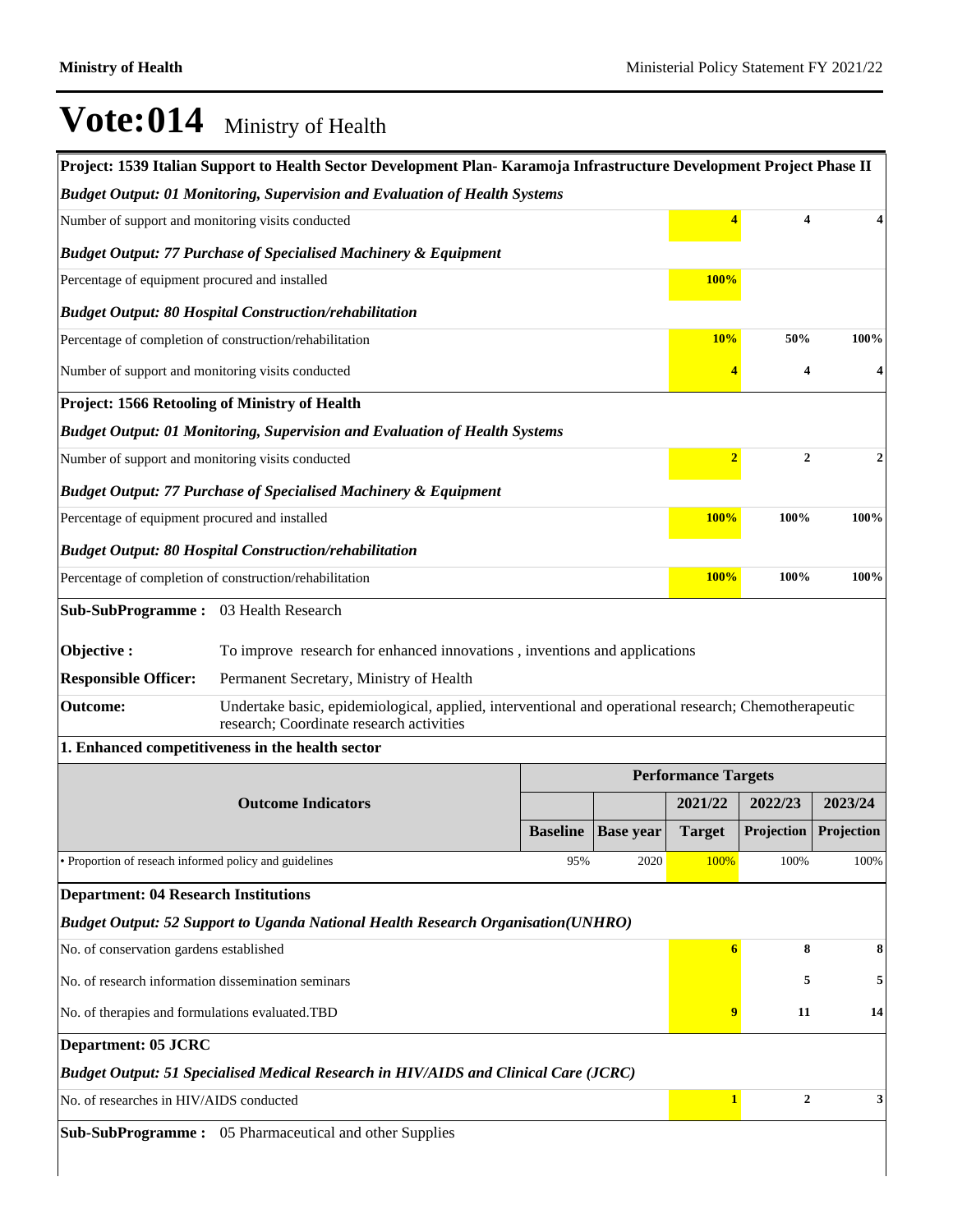**Objective :** To improve the quality and accessible medicines, equipment and other health supplies **Responsible Officer:** Permanent Secretary, Ministry of health

**Outcome:** Development of policy and guidelines for Medicines , equipment and other health supplies

### **1. Improved quality of life at all levels**

|                                                                                                     |                                                                                                                                                                     |                 |                  | <b>Performance Targets</b> |                        |            |  |  |
|-----------------------------------------------------------------------------------------------------|---------------------------------------------------------------------------------------------------------------------------------------------------------------------|-----------------|------------------|----------------------------|------------------------|------------|--|--|
|                                                                                                     | <b>Outcome Indicators</b>                                                                                                                                           |                 |                  | 2021/22                    | 2022/23                | 2023/24    |  |  |
|                                                                                                     |                                                                                                                                                                     | <b>Baseline</b> | <b>Base year</b> | <b>Target</b>              | Projection             | Projection |  |  |
| months                                                                                              | • Proportion of health facilities without drug stock out for 41 tracer medicines in previous 3                                                                      | 85%             | 2020             | 93%                        | 97%                    | 100%       |  |  |
|                                                                                                     | Project: 0220 Global Fund for AIDS, TB and Malaria                                                                                                                  |                 |                  |                            |                        |            |  |  |
| Budget Output: 01 Preventive and curative Medical Supplies (including immuninisation)               |                                                                                                                                                                     |                 |                  |                            |                        |            |  |  |
| reporting period.                                                                                   | No. and percentage of districts/reporting units reporting no stock-out of first-line anti-TB drugs during the                                                       |                 |                  | 98%                        | 98%                    | 98%        |  |  |
| Number of people tested and counseled for HIV and who received results                              |                                                                                                                                                                     |                 |                  |                            | 8,000,000<br>8,500,000 | 9,000,000  |  |  |
|                                                                                                     | Number of facilities reporting facility stock status using Rx solution                                                                                              |                 |                  | 72                         | 72                     | 72         |  |  |
|                                                                                                     | Number of hospitals (GH, RRH, NRH) submitting reports on activities of inpatient pharmacies                                                                         |                 |                  | <b>10</b>                  | 10                     | 10         |  |  |
|                                                                                                     | Project: 1436 GAVI Vaccines and Health Sector Development Plan Support                                                                                              |                 |                  |                            |                        |            |  |  |
|                                                                                                     | <b>Budget Output: 02 Strengthening Capacity of Health Facility Managers</b>                                                                                         |                 |                  |                            |                        |            |  |  |
| Number of Health facilities supported to conduct outreaches                                         |                                                                                                                                                                     | 3,549           | 3,549            | 3,549                      |                        |            |  |  |
|                                                                                                     | <b>Budget Output: 03 Monitoring and Evaluation Capacity Improvement</b>                                                                                             |                 |                  |                            |                        |            |  |  |
|                                                                                                     | Number of districts with integrated and updated micro plans                                                                                                         |                 |                  | 136                        | 136                    | 136        |  |  |
| Number of stakeholder meetings held                                                                 |                                                                                                                                                                     |                 |                  | 1                          | 1                      | 1          |  |  |
|                                                                                                     | Number of oversight visits to health regions led by MOH Top Management                                                                                              |                 |                  | 1                          | 1                      | 1          |  |  |
| <b>Sub-SubProgramme:</b>                                                                            | 06 Public Health Services                                                                                                                                           |                 |                  |                            |                        |            |  |  |
| Objective:                                                                                          | To Undertake Policy Development, Coordination, Planning, Implementation oversight, Monitoring and<br>Evaluation of Communicable Disease Control Programs in Uganda. |                 |                  |                            |                        |            |  |  |
| <b>Responsible Officer:</b>                                                                         | Permanent Secretary Ministry of Health                                                                                                                              |                 |                  |                            |                        |            |  |  |
| <b>Outcome:</b>                                                                                     | Quality and accessible public health services                                                                                                                       |                 |                  |                            |                        |            |  |  |
| 1. Improved quality of life at all levels                                                           |                                                                                                                                                                     |                 |                  |                            |                        |            |  |  |
|                                                                                                     |                                                                                                                                                                     |                 |                  | <b>Performance Targets</b> |                        |            |  |  |
|                                                                                                     | <b>Outcome Indicators</b>                                                                                                                                           |                 |                  | 2021/22                    | 2022/23                | 2023/24    |  |  |
|                                                                                                     |                                                                                                                                                                     | <b>Baseline</b> | <b>Base year</b> | <b>Target</b>              | Projection             | Projection |  |  |
| N/A                                                                                                 |                                                                                                                                                                     |                 |                  |                            |                        |            |  |  |
| <b>Department: 06 Community Health</b>                                                              |                                                                                                                                                                     |                 |                  |                            |                        |            |  |  |
| Budget Output: 01 Community Health Services (control of communicable and non communicable diseases) |                                                                                                                                                                     |                 |                  |                            |                        |            |  |  |
| No. of districts monitoring reports on communicable and non-communicable diseases                   |                                                                                                                                                                     |                 |                  |                            | 127<br>127             | 127        |  |  |
|                                                                                                     | Percentage of health workers and service providers trained in the "new"districts                                                                                    |                 |                  | 20%                        | 30%                    | 40%        |  |  |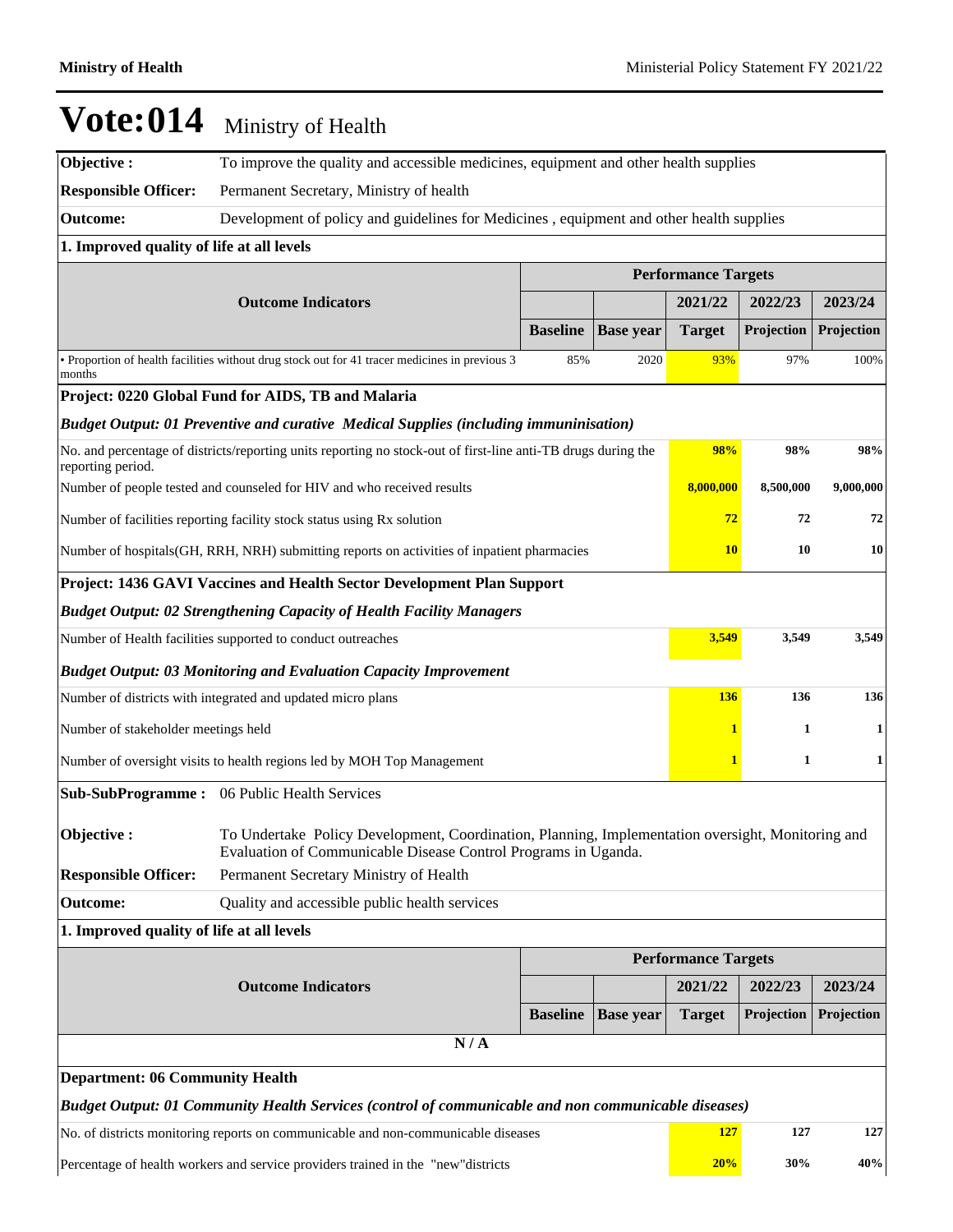| Department: 08 Communicable Diseases Prevention & Control                                                                |                |              |                |
|--------------------------------------------------------------------------------------------------------------------------|----------------|--------------|----------------|
| <b>Budget Output: 02 National Endemic and Epidemic Disease Control</b>                                                   |                |              |                |
| No. of coordination meetings held                                                                                        | 8              | 10           | 12             |
| No. of quarterly Technical support supervision conducted                                                                 | 2              | 2            | $\mathbf{2}$   |
| No. of weekly surveillance reports released                                                                              | 52             | 52           | 52             |
| <b>Budget Output: 03 Technical Support, Monitoring and Evaluation</b>                                                    |                |              |                |
| No. of districts supervised quarterly on EPI, RH, CH, Nutrition, Comprehensive HIV/AIDS e.t.c)                           | 80             | 85           | 90             |
| <b>Budget Output: 04 Immunisation</b>                                                                                    |                |              |                |
| % of children under 1 year reached with the third dose of Pneumococcal Conjugate Vaccine (PCV3) at the<br>national level | 96%            | 97%          | $98\%$         |
| % of children under one year immunized against measles                                                                   | <b>100%</b>    | 100%         | 100%           |
| % of children under one year reached with 3rd dose of penta valent vaccine at national level                             | <b>100%</b>    | 100%         | 100%           |
| Budget Output: 05 Coordination of Clinical and Public Health emergencies including the Nodding Disease                   |                |              |                |
| No of bi-quarterly support supervision visits reports                                                                    | $\overline{2}$ | $\mathbf{2}$ | 2              |
| No. of meetings and conferences held(nationally and internationally)                                                     |                | 2            | $\overline{2}$ |
| No. of Policies and guidelines developed and disseminated                                                                |                | 2            | 2              |
| <b>Budget Output: 07 Indoor Residual Spraying (IRS) services</b>                                                         |                |              |                |
| No. of districts provided with IRS services                                                                              | <b>12</b>      | 16           | 18             |
| Department: 13 Health Education, Promotion & Communication                                                               |                |              |                |
| Budget Output: 01 Community Health Services (control of communicable and non communicable diseases)                      |                |              |                |
| No. of districts monitoring reports on communicable and non-communicable diseases                                        |                | 4            |                |
| Percentage of health workers and service providers trained in the "new"districts                                         | 75%            | 75%          | 75%            |
| Percentage of villages declared Open Defecation Free (ODF) in the 38 districts                                           | 40%            | 45%          | 50%            |
| <b>Budget Output: 03 Technical Support, Monitoring and Evaluation</b>                                                    |                |              |                |
| No. of districts supervised quarterly on EPI, RH, CH, Nutrition, Comprehensive HIV/AIDS e.t.c)                           | 48             | 48           | 48             |
| <b>Department: 14 Reproductive and Child Health</b>                                                                      |                |              |                |
| <b>Budget Output: 03 Technical Support, Monitoring and Evaluation</b>                                                    |                |              |                |
| No. of districts supervised quarterly on EPI, RH, CH, Nutrition, Comprehensive HIV/AIDS e.t.c)                           | 10             | 10           | 10             |
| <b>Department: 22 Non-Communicable Diseases</b>                                                                          |                |              |                |
| Budget Output: 01 Community Health Services (control of communicable and non communicable diseases)                      |                |              |                |
| No. of districts monitoring reports on communicable and non-communicable diseases                                        | <b>10</b>      | 10           | 10             |
| Percentage of health workers and service providers trained in the "new"districts                                         | 75%            | 78%          | 82%            |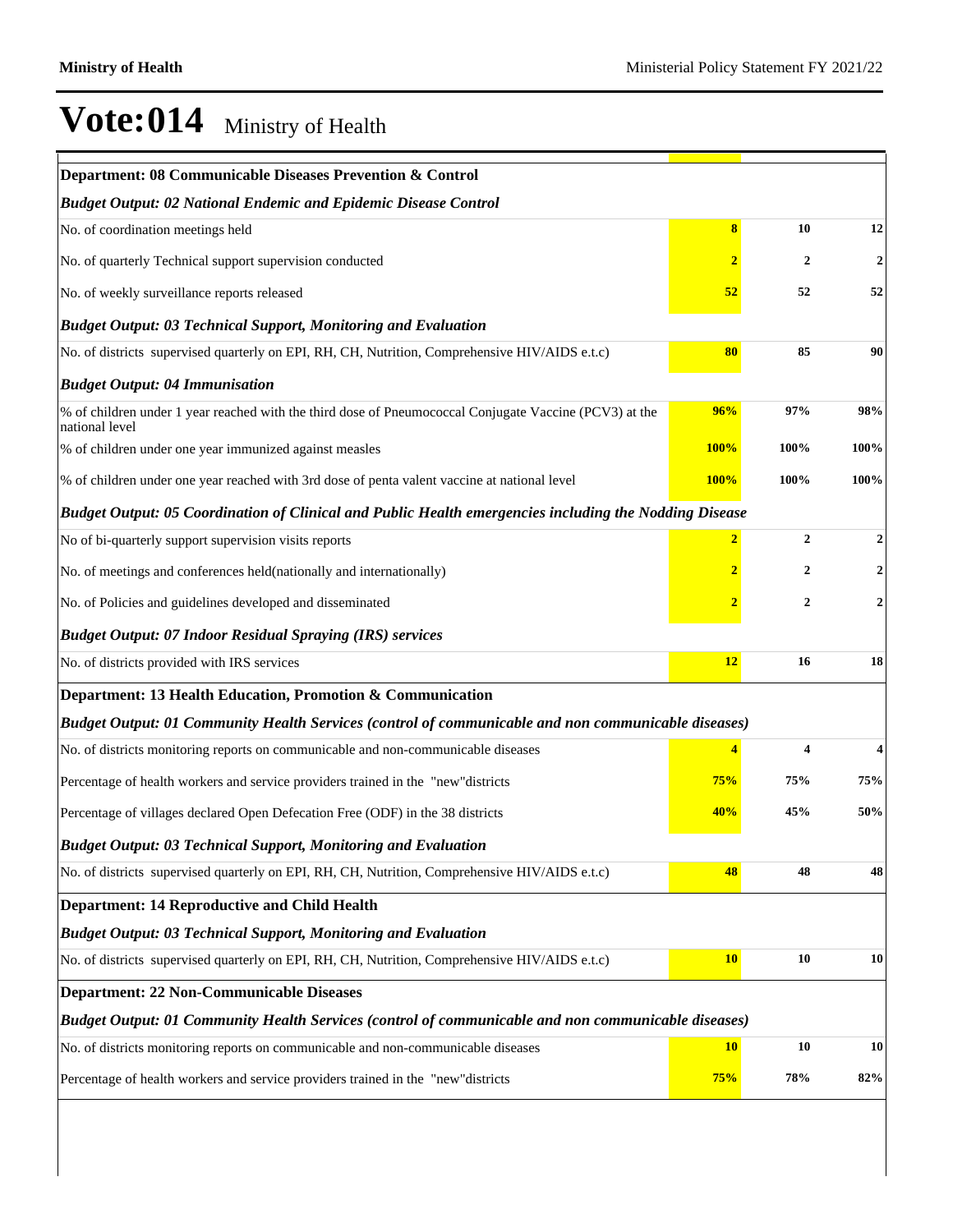| Department: 24 Integrated Epidemiology, Surveillance & Public Health Emergencies |                                                                                                                                                                                                                                                                                            |                 |                  |                            |                         |              |  |  |  |
|----------------------------------------------------------------------------------|--------------------------------------------------------------------------------------------------------------------------------------------------------------------------------------------------------------------------------------------------------------------------------------------|-----------------|------------------|----------------------------|-------------------------|--------------|--|--|--|
| <b>Budget Output: 02 National Endemic and Epidemic Disease Control</b>           |                                                                                                                                                                                                                                                                                            |                 |                  |                            |                         |              |  |  |  |
|                                                                                  | No. of coordination meetings held                                                                                                                                                                                                                                                          |                 |                  |                            |                         |              |  |  |  |
|                                                                                  | No. of quarterly Technical support supervision conducted                                                                                                                                                                                                                                   |                 |                  |                            | $\overline{\mathbf{4}}$ | 4            |  |  |  |
| No. of weekly surveillance reports released                                      |                                                                                                                                                                                                                                                                                            |                 |                  | 52                         | 52                      | 52           |  |  |  |
|                                                                                  | Budget Output: 05 Coordination of Clinical and Public Health emergencies including the Nodding Disease                                                                                                                                                                                     |                 |                  |                            |                         |              |  |  |  |
| No of bi-quarterly support supervision visits reports                            |                                                                                                                                                                                                                                                                                            |                 |                  | $\overline{2}$             | $\overline{2}$          | $\mathbf{2}$ |  |  |  |
| No. of meetings and conferences held(nationally and internationally)             |                                                                                                                                                                                                                                                                                            | 1               | 1                |                            |                         |              |  |  |  |
| No. of Policies and guidelines developed and disseminated                        | $\overline{2}$                                                                                                                                                                                                                                                                             | $\overline{2}$  | $\mathbf{2}$     |                            |                         |              |  |  |  |
|                                                                                  | Sub-SubProgramme: 08 Clinical Health Services                                                                                                                                                                                                                                              |                 |                  |                            |                         |              |  |  |  |
| Objective:                                                                       | Develop and coordinate standards guidelines and policies on infrastructure, medicines and health supplies,<br>and integrated curative services.<br>Provide support supervision referral hospitals and the districts.<br>Coordination of medical board, interns and tertiary health issues. |                 |                  |                            |                         |              |  |  |  |
| <b>Responsible Officer:</b>                                                      | Permanent Secretary Ministry of Health                                                                                                                                                                                                                                                     |                 |                  |                            |                         |              |  |  |  |
| <b>Outcome:</b>                                                                  | Quality and accessible clinical health services                                                                                                                                                                                                                                            |                 |                  |                            |                         |              |  |  |  |
| 1. Improved quality of life at all levels                                        |                                                                                                                                                                                                                                                                                            |                 |                  |                            |                         |              |  |  |  |
|                                                                                  |                                                                                                                                                                                                                                                                                            |                 |                  | <b>Performance Targets</b> |                         |              |  |  |  |
| <b>Outcome Indicators</b>                                                        |                                                                                                                                                                                                                                                                                            |                 |                  | 2021/22                    | 2022/23                 | 2023/24      |  |  |  |
|                                                                                  |                                                                                                                                                                                                                                                                                            | <b>Baseline</b> | <b>Base year</b> | <b>Target</b>              | Projection              | Projection   |  |  |  |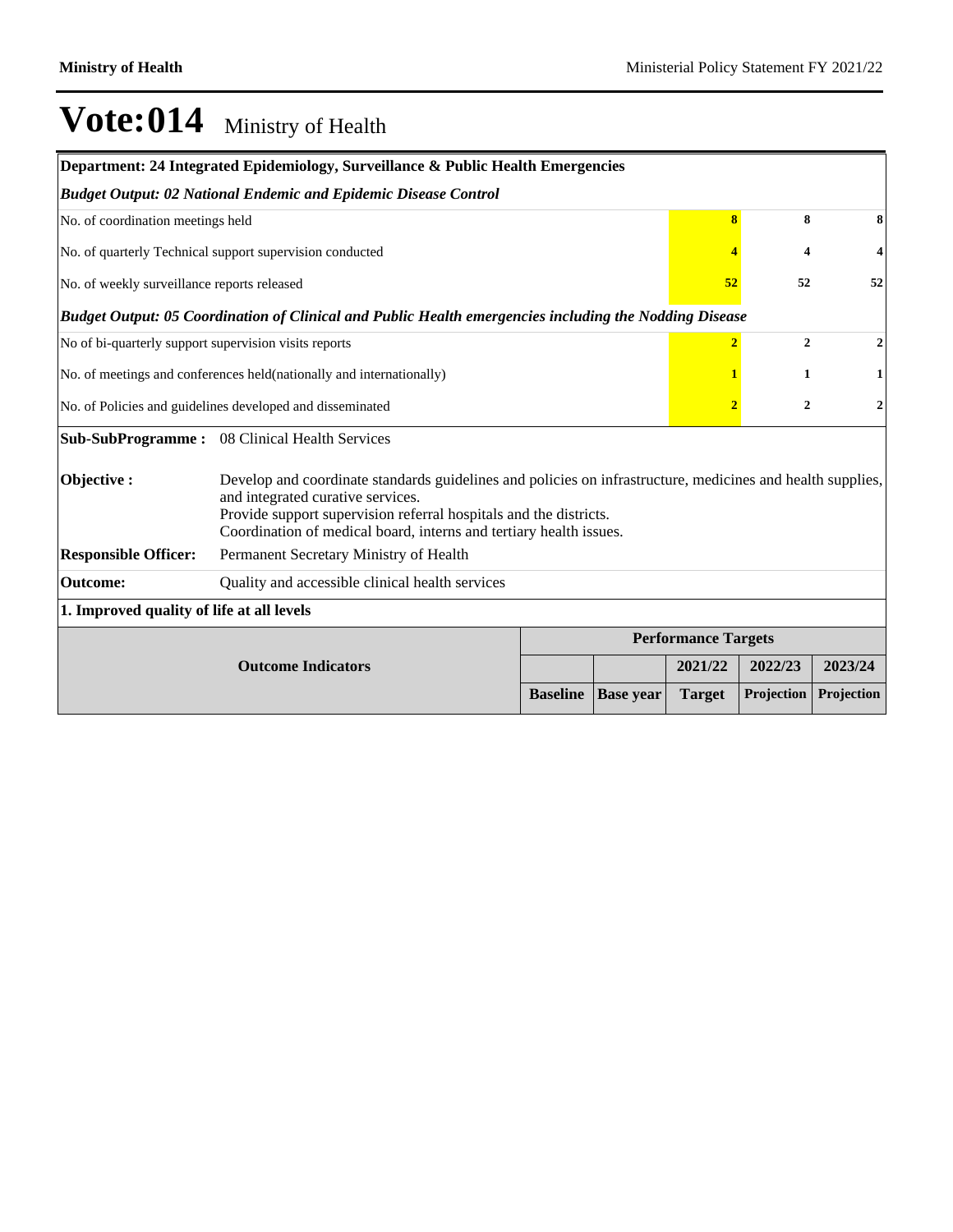| • Institutional/Facility based Infant Mortality rate                                                                                 | 1 | 2020 | 42             | 41                      | 40  |  |  |  |
|--------------------------------------------------------------------------------------------------------------------------------------|---|------|----------------|-------------------------|-----|--|--|--|
| • Institutional/Facility based perinatal mortality rate                                                                              | 5 | 2020 | 14             | 14                      | 14  |  |  |  |
| • Institutional/Facility based Maternity Mortality rate                                                                              | 5 | 2020 | 75             | 70                      | 65  |  |  |  |
| Department: 09 shared National Services (Interns allowances, transfers to international organisations and transfers to<br>districts) |   |      |                |                         |     |  |  |  |
| <b>Budget Output: 01 Technical support, monitoring and evaluation</b>                                                                |   |      |                |                         |     |  |  |  |
| Technical support, monitoring and evaluation of service providers and facilities                                                     |   |      | $\overline{4}$ | $\overline{\mathbf{4}}$ |     |  |  |  |
| <b>Department: 15 Clinical Services</b>                                                                                              |   |      |                |                         |     |  |  |  |
| <b>Budget Output: 01 Technical support, monitoring and evaluation</b>                                                                |   |      |                |                         |     |  |  |  |
| Technical support, monitoring and evaluation of service providers and facilities                                                     |   |      | 4              | $\overline{\mathbf{4}}$ |     |  |  |  |
| <b>Department: 16 Emergency Medical Services</b>                                                                                     |   |      |                |                         |     |  |  |  |
| <b>Budget Output: 04 National Ambulance Services</b>                                                                                 |   |      |                |                         |     |  |  |  |
| Proportion of calls and inter-facility referrals received and responded to                                                           |   |      | 60%            | 60%                     | 60% |  |  |  |
| No. of Policies and guidelines developed and disseminated                                                                            |   |      |                | 4                       |     |  |  |  |
| No. of emergency care providers trained                                                                                              |   |      | 500            | 500                     | 500 |  |  |  |
| <b>Department: 17 Health Infrastructure</b>                                                                                          |   |      |                |                         |     |  |  |  |
| <b>Budget Output: 01 Technical support, monitoring and evaluation</b>                                                                |   |      |                |                         |     |  |  |  |
| Technical support, monitoring and evaluation of service providers and facilities                                                     |   |      | 20             | 25                      | 30  |  |  |  |
| Sub-SubProgramme: 49 Policy, Planning and Support Services                                                                           |   |      |                |                         |     |  |  |  |
| Objective:<br>To improve the Health policy, strategic direction, planning and coordination                                           |   |      |                |                         |     |  |  |  |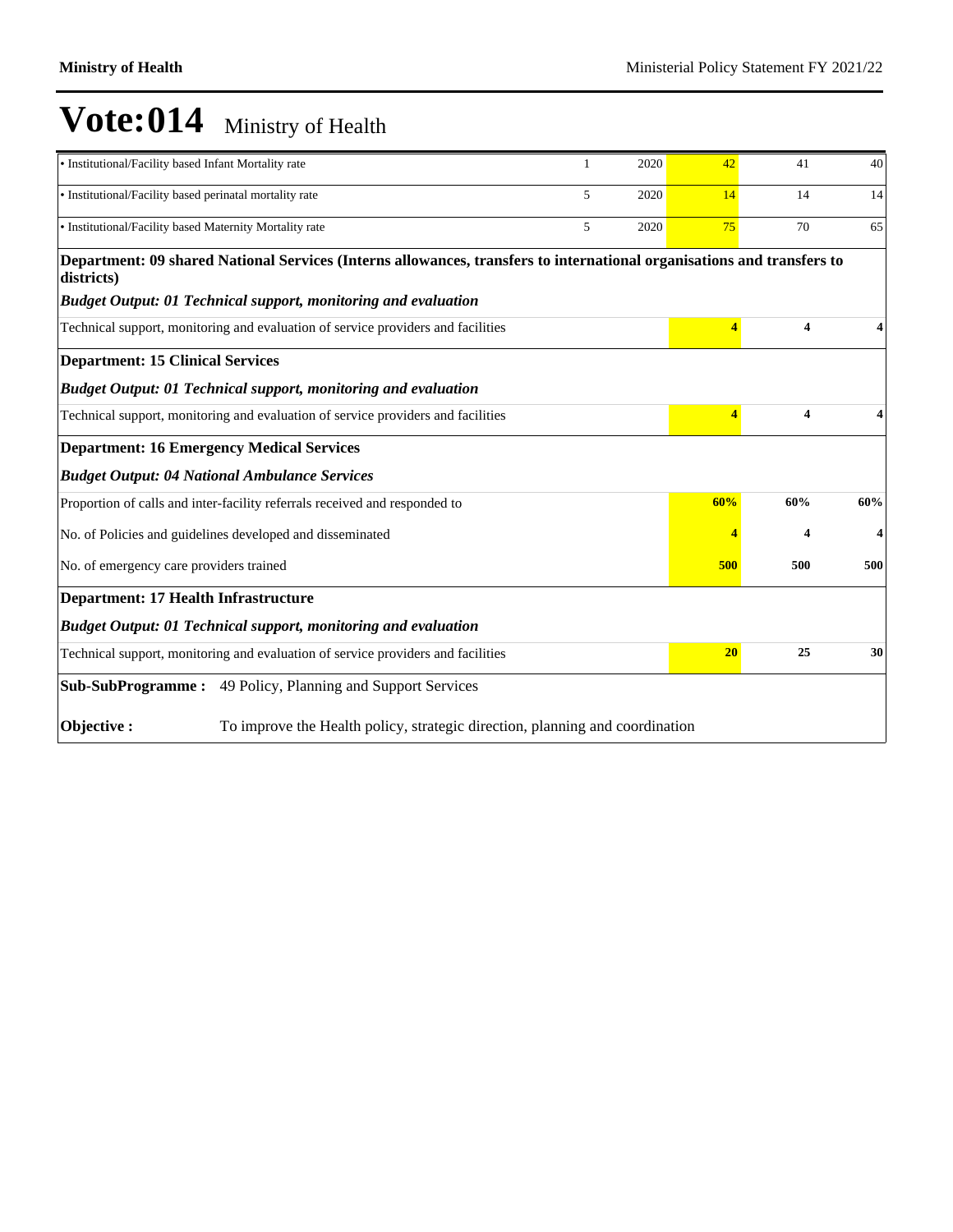| <b>Responsible Officer:</b>                                                              | Permanent Secretary, Ministry of Health                                                                                                      |                 |                  |                            |              |            |  |
|------------------------------------------------------------------------------------------|----------------------------------------------------------------------------------------------------------------------------------------------|-----------------|------------------|----------------------------|--------------|------------|--|
| <b>Outcome:</b>                                                                          | Policy development, financial management, auditing, human resource development, planning, budgeting,<br>administrative and nursing services. |                 |                  |                            |              |            |  |
|                                                                                          | 1. Improved level of sector collaboration and partnership                                                                                    |                 |                  |                            |              |            |  |
|                                                                                          |                                                                                                                                              |                 |                  | <b>Performance Targets</b> |              |            |  |
|                                                                                          | <b>Outcome Indicators</b>                                                                                                                    |                 |                  | 2021/22                    | 2022/23      | 2023/24    |  |
|                                                                                          |                                                                                                                                              | <b>Baseline</b> | <b>Base year</b> | <b>Target</b>              | Projection   | Projection |  |
|                                                                                          | • Proportion of national and HLG with comprehensive annual health plans and budgets                                                          | 100%            | 2020             | 100%                       | 100%         | 100%       |  |
|                                                                                          | Department: 02 Health Sector Strategy and Policy                                                                                             |                 |                  |                            |              |            |  |
|                                                                                          | <b>Budget Output: 01 Policy, consultation, planning and monitoring services</b>                                                              |                 |                  |                            |              |            |  |
|                                                                                          | Comprehensive annual sector workplan and budget submitted                                                                                    |                 |                  | $\mathbf{1}$               | $\mathbf{1}$ | 1          |  |
| Quarterly budget performance reports produced                                            |                                                                                                                                              |                 |                  | 4                          | 4            | 4          |  |
| Number of quarterly project performance reports compiled                                 |                                                                                                                                              | 4               | 4                |                            |              |            |  |
| Number of quarterly supervision visits                                                   |                                                                                                                                              | 4               | 4                |                            |              |            |  |
| Budget Output: 04 Health Sector reforms including financing and national health accounts |                                                                                                                                              |                 |                  |                            |              |            |  |
|                                                                                          | Number of days between authourization of requests and actual payment                                                                         |                 |                  | <b>10</b>                  | 10           | 10         |  |
| Number of quarterly RBF invoices paid                                                    | 131                                                                                                                                          | 131             | 131              |                            |              |            |  |
| <b>Department: 10 Internal Audit Department</b>                                          |                                                                                                                                              |                 |                  |                            |              |            |  |
|                                                                                          | Budget Output: 01 Policy, consultation, planning and monitoring services                                                                     |                 |                  |                            |              |            |  |
|                                                                                          | Comprehensive annual sector workplan and budget submitted                                                                                    |                 |                  | $\mathbf{1}$               | $\mathbf{1}$ | 1          |  |
| Quarterly budget performance reports produced                                            |                                                                                                                                              |                 |                  | 4                          | 4            | 4          |  |
|                                                                                          | Number of quarterly comprehensive internal audit report produced                                                                             |                 |                  | 4                          | 4            | 4          |  |
| Number of quarterly project performance reports compiled                                 |                                                                                                                                              | 4               | 4                |                            |              |            |  |
| Number of quarterly supervision visits                                                   |                                                                                                                                              | 4               | 4                | 4                          |              |            |  |
|                                                                                          | Department: 19 Health Sector Partners & Multi-Sectoral Coordination                                                                          |                 |                  |                            |              |            |  |
|                                                                                          | <b>Budget Output: 01 Policy, consultation, planning and monitoring services</b>                                                              |                 |                  |                            |              |            |  |
| Number of quarterly supervision visits                                                   |                                                                                                                                              |                 |                  | 4                          | 4            | 4          |  |

### **IX. Major Capital Investments And Changes In Resource Allocation**

**Table 9.1: Major Capital Investment (Capital Purchases outputs over 0.5Billion)**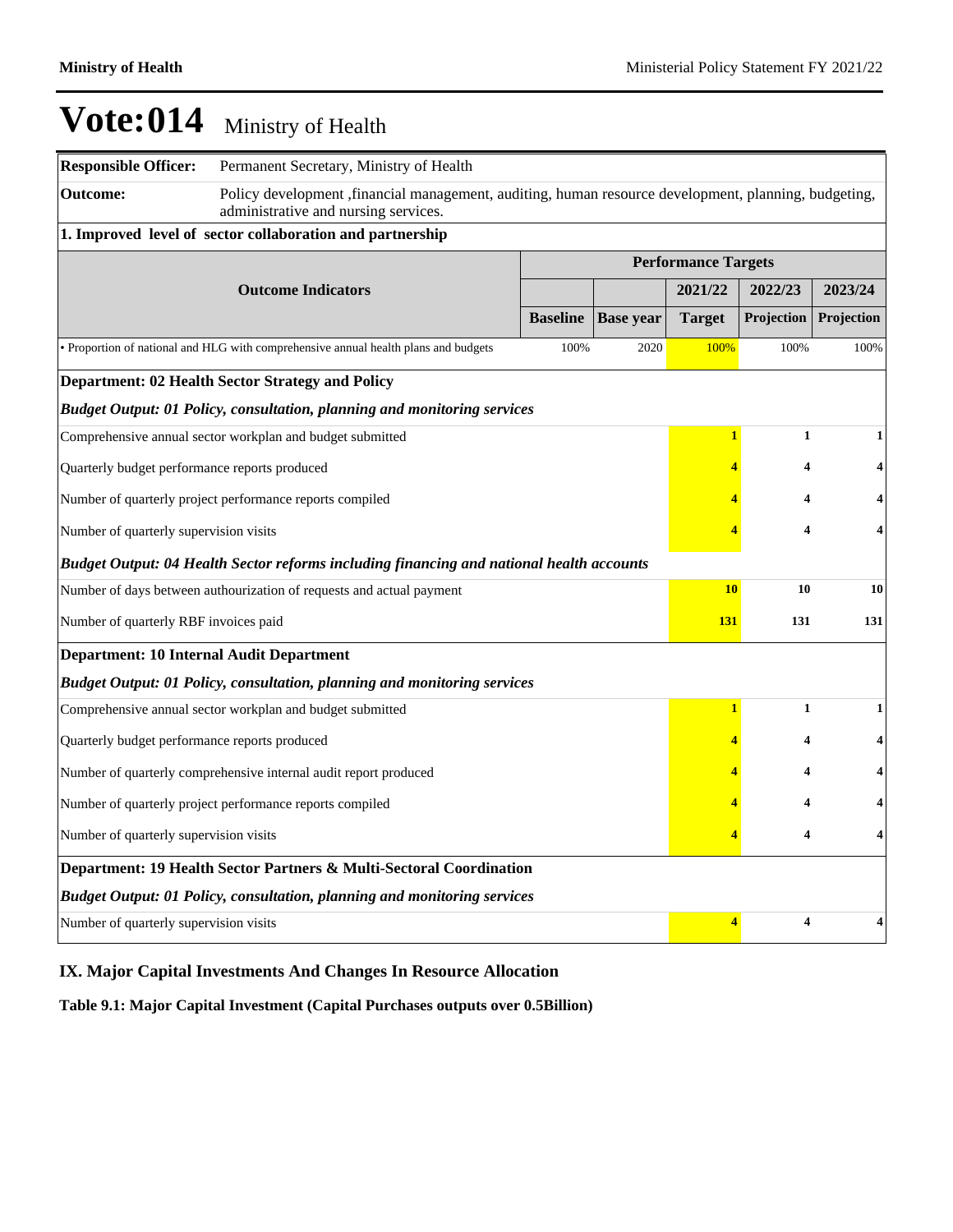| FY 2020/21                                                                                 |                                |                                                                                                                                                                                                                                                                                                                                                                                                                                                                                                                                                                                                                                                                                                                                                                                                                                                                                                                      | FY 2021/22                                                                                  |
|--------------------------------------------------------------------------------------------|--------------------------------|----------------------------------------------------------------------------------------------------------------------------------------------------------------------------------------------------------------------------------------------------------------------------------------------------------------------------------------------------------------------------------------------------------------------------------------------------------------------------------------------------------------------------------------------------------------------------------------------------------------------------------------------------------------------------------------------------------------------------------------------------------------------------------------------------------------------------------------------------------------------------------------------------------------------|---------------------------------------------------------------------------------------------|
| <b>Appr. Budget and Planned Outputs</b>                                                    |                                | <b>Expenditures and Achievements by</b><br>end Dec                                                                                                                                                                                                                                                                                                                                                                                                                                                                                                                                                                                                                                                                                                                                                                                                                                                                   | <b>Proposed Budget and Planned</b><br><b>Outputs</b>                                        |
| <b>Vote 014 Ministry of Health</b>                                                         |                                |                                                                                                                                                                                                                                                                                                                                                                                                                                                                                                                                                                                                                                                                                                                                                                                                                                                                                                                      |                                                                                             |
| Sub-SubProgramme: 08 02 Health infrastructure and equipment                                |                                |                                                                                                                                                                                                                                                                                                                                                                                                                                                                                                                                                                                                                                                                                                                                                                                                                                                                                                                      |                                                                                             |
| Development Project : 1243 Rehabilitation and Construction of General Hospitals            |                                |                                                                                                                                                                                                                                                                                                                                                                                                                                                                                                                                                                                                                                                                                                                                                                                                                                                                                                                      |                                                                                             |
| Budget Output: 08 02 80 Hospital Construction/rehabilitation                               |                                |                                                                                                                                                                                                                                                                                                                                                                                                                                                                                                                                                                                                                                                                                                                                                                                                                                                                                                                      |                                                                                             |
| of OPD, wards, external works, lagoon, staff houses.                                       |                                | 40% of Works completed at Busolwe including refurbishment Consultant working on the Draft Final Design.                                                                                                                                                                                                                                                                                                                                                                                                                                                                                                                                                                                                                                                                                                                                                                                                              | <b>Designs for Busolwe GH Refurbishment</b><br>completed.                                   |
| Civil works at Gombe Hospital completed including fencing,<br>staff housing and wards      |                                |                                                                                                                                                                                                                                                                                                                                                                                                                                                                                                                                                                                                                                                                                                                                                                                                                                                                                                                      | Contractors to refurbish the staff houses at kawolo<br>and Busolwe GHs under GOU procured   |
|                                                                                            |                                |                                                                                                                                                                                                                                                                                                                                                                                                                                                                                                                                                                                                                                                                                                                                                                                                                                                                                                                      | 35% of all Staff houses and medical buildings at<br>both kawolo and Busolwe GHs refurbished |
| <b>Total Output Cost(Ushs Thousand)</b>                                                    | 12,840,000                     | $\boldsymbol{0}$                                                                                                                                                                                                                                                                                                                                                                                                                                                                                                                                                                                                                                                                                                                                                                                                                                                                                                     | 24,231,720                                                                                  |
| Gou Dev't:                                                                                 | 9,000,000                      | $\mathbf{0}$                                                                                                                                                                                                                                                                                                                                                                                                                                                                                                                                                                                                                                                                                                                                                                                                                                                                                                         | 15,851,720                                                                                  |
| Ext Fin:                                                                                   | 3,840,000                      | $\mathbf{0}$                                                                                                                                                                                                                                                                                                                                                                                                                                                                                                                                                                                                                                                                                                                                                                                                                                                                                                         | 8,380,000                                                                                   |
| A.I.A:                                                                                     | $\boldsymbol{0}$               | $\overline{0}$                                                                                                                                                                                                                                                                                                                                                                                                                                                                                                                                                                                                                                                                                                                                                                                                                                                                                                       | $\overline{0}$                                                                              |
| Development Project : 1344 Renovation and Equipping of Kayunga and Yumbe General Hospitals |                                |                                                                                                                                                                                                                                                                                                                                                                                                                                                                                                                                                                                                                                                                                                                                                                                                                                                                                                                      |                                                                                             |
| Budget Output: 08 02 77 Purchase of Specialised Machinery & Equipment                      |                                |                                                                                                                                                                                                                                                                                                                                                                                                                                                                                                                                                                                                                                                                                                                                                                                                                                                                                                                      |                                                                                             |
| Kayunga and Yumbe Hospitals fully equipped                                                 |                                | Lot 1A (Laboratory Equipment): Evaluation<br>report and draft contracts approved by the MoH<br>Contracts Committee; No Objections on draft<br>contracts obtained from all the Funding<br>Agencies. Draft contracts submitted to the<br>Solicitor General for clearance.<br>Lot 1B (Surgical and Critical Care Equipment)<br>- Installed except for the Anaesthesia machines<br>and ventilators.<br>Lot 1C (General Equipment) – Imported into<br>the Country and installation is scheduled for<br>early January 2021.<br>Lot 1D (Imaging Equipment) – Installed and<br>verified by NACME.<br>Lot 2 (Medical and Hospital Furniture) -<br>Awaiting delivery by supplier.<br>Lot 3 (Non-medical Furniture) – Delivered,<br>verified and placed in the respective offices.<br>Procurement of vehicles: Tendered bids were<br>evaluated and awaiting approval of evaluation<br>report by the MoH Contracts Committee and | Medical equipment and furniture supplied,<br>installed and commissioned.                    |
|                                                                                            |                                | No Objections from the Funding Agencies.                                                                                                                                                                                                                                                                                                                                                                                                                                                                                                                                                                                                                                                                                                                                                                                                                                                                             |                                                                                             |
| <b>Total Output Cost(Ushs Thousand)</b><br>Gou Dev't:                                      | 20,650,000<br>$\boldsymbol{0}$ | 1,132<br>$\overline{0}$                                                                                                                                                                                                                                                                                                                                                                                                                                                                                                                                                                                                                                                                                                                                                                                                                                                                                              | 1,986,600<br>111,000                                                                        |
| Ext Fin:                                                                                   | 20,650,000                     | 1,132                                                                                                                                                                                                                                                                                                                                                                                                                                                                                                                                                                                                                                                                                                                                                                                                                                                                                                                | 1,875,600                                                                                   |
| A.I.A.                                                                                     | $\boldsymbol{0}$               | $\boldsymbol{0}$                                                                                                                                                                                                                                                                                                                                                                                                                                                                                                                                                                                                                                                                                                                                                                                                                                                                                                     |                                                                                             |
| Budget Output: 08 02 80 Hospital Construction/rehabilitation                               |                                |                                                                                                                                                                                                                                                                                                                                                                                                                                                                                                                                                                                                                                                                                                                                                                                                                                                                                                                      |                                                                                             |
|                                                                                            |                                |                                                                                                                                                                                                                                                                                                                                                                                                                                                                                                                                                                                                                                                                                                                                                                                                                                                                                                                      |                                                                                             |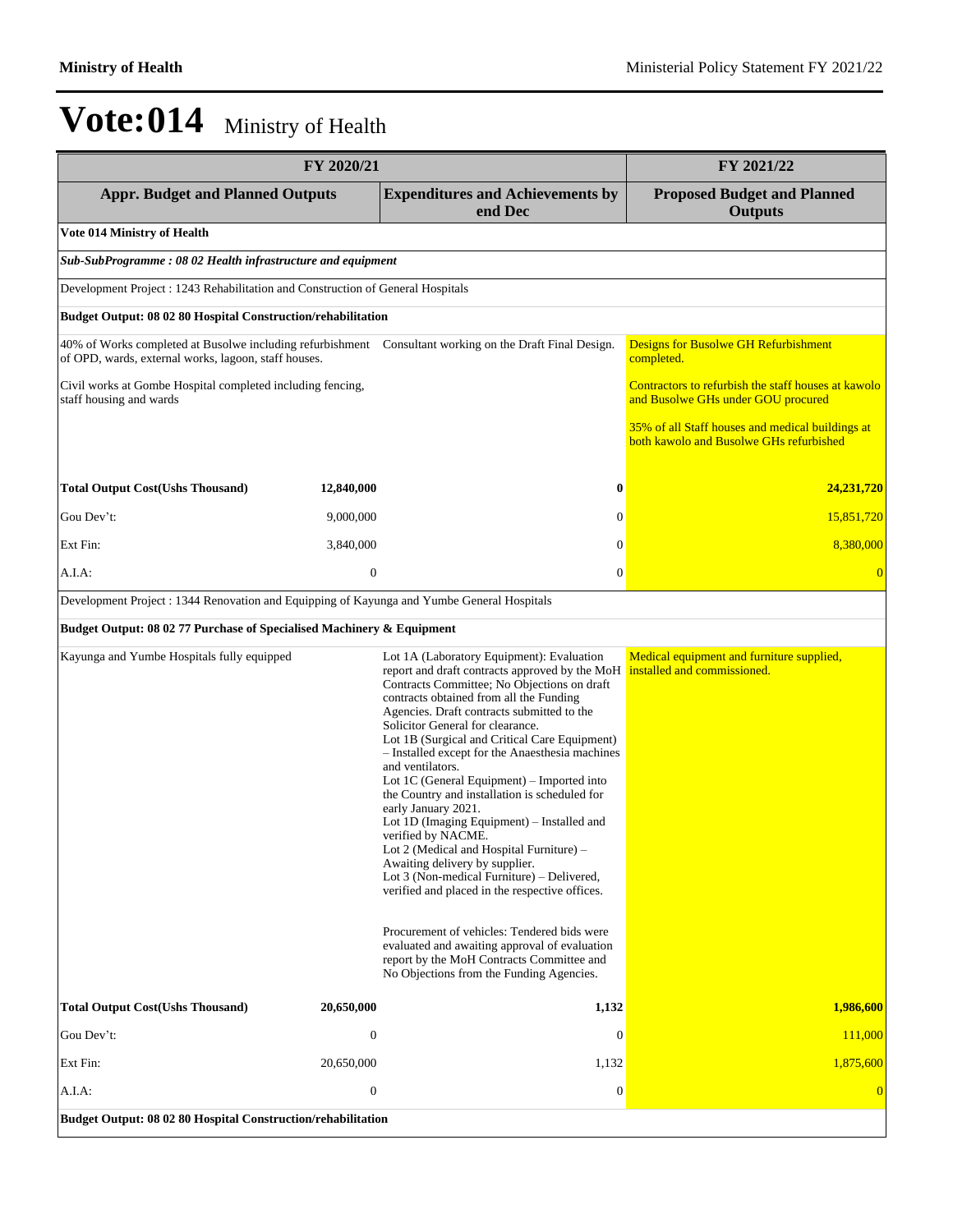| Hospital construction works 100% completed and handed over Kayunga Hospital: Civil works substantially         |                  | completed $-99.5\%$ ;<br>Yumbe Hospital: Civil works substantially<br>completed $-99.5\%$ ;<br>Contractors at both sites undertook correction<br>of snags and equipment pre-installation works.<br>Defects liability period monitoring on-going.                             | Defects arising at Kayunga and Yumbe Hospitals<br>during the defects liability period corrected;<br>construction works at Kayunga and Yumbe<br>Hospitals 100% completed and handed over. |  |
|----------------------------------------------------------------------------------------------------------------|------------------|------------------------------------------------------------------------------------------------------------------------------------------------------------------------------------------------------------------------------------------------------------------------------|------------------------------------------------------------------------------------------------------------------------------------------------------------------------------------------|--|
| <b>Total Output Cost(Ushs Thousand)</b>                                                                        | 9,925,000        | 331,931                                                                                                                                                                                                                                                                      | 3,691,000                                                                                                                                                                                |  |
| Gou Dev't:                                                                                                     | 1,380,000        | 331,931                                                                                                                                                                                                                                                                      | 1,244,000                                                                                                                                                                                |  |
| Ext Fin:                                                                                                       | 8,545,000        | $\Omega$                                                                                                                                                                                                                                                                     | 2,447,000                                                                                                                                                                                |  |
| A.I.A:                                                                                                         | $\mathbf{0}$     | $\mathbf{0}$                                                                                                                                                                                                                                                                 |                                                                                                                                                                                          |  |
| Development Project : 1440 Uganda Reproductive Maternal and Child Health Services Improvement Project          |                  |                                                                                                                                                                                                                                                                              |                                                                                                                                                                                          |  |
| Budget Output: 08 02 77 Purchase of Specialised Machinery & Equipment                                          |                  |                                                                                                                                                                                                                                                                              |                                                                                                                                                                                          |  |
| Critical RMNCAH equipment & EVD Equipment under<br>CERC procured and distributed                               |                  | Procuremnet of critical RMNCAH equipment is - Critical RMNCAH equipment to selected<br>on-going. A procurement has been launched.<br>This follows completion of the needs<br>assessment for the HC IIIs & HC IVs being<br>upgraded, and the 124 HFs upgraded under<br>UGFiT. | facilities procured and distributed<br>- Blood refrigerators for HC IV procured and<br>distributed                                                                                       |  |
| <b>Total Output Cost(Ushs Thousand)</b>                                                                        | 34,141,062       | $\bf{0}$                                                                                                                                                                                                                                                                     | 3,197,247                                                                                                                                                                                |  |
| Gou Dev't:                                                                                                     | $\theta$         | $\mathbf{0}$                                                                                                                                                                                                                                                                 |                                                                                                                                                                                          |  |
| Ext Fin:                                                                                                       | 34, 141, 062     | $\mathbf{0}$                                                                                                                                                                                                                                                                 | 3,197,247                                                                                                                                                                                |  |
| A.I.A:                                                                                                         | $\boldsymbol{0}$ | $\mathbf{0}$                                                                                                                                                                                                                                                                 |                                                                                                                                                                                          |  |
| Budget Output: 08 02 78 Purchase of Office and Residential Furniture and Fittings                              |                  |                                                                                                                                                                                                                                                                              |                                                                                                                                                                                          |  |
| Medical furniture to selected facilities procured and distributed Procurement of Medical furniture to selected |                  | facilities is on-going. A no objection was<br>received from the Bank on bid documents for<br>supply of medical and have since been<br>forwarded to the Solicitor General for approval.                                                                                       | - Medical furniture for 81 URMCHIP Facilities,<br>124 UGIFT facilities and 400 Operational Health<br>Centre IIIs procured and distributed                                                |  |
| <b>Total Output Cost(Ushs Thousand)</b>                                                                        | 1,855,425        | 0                                                                                                                                                                                                                                                                            | 515,407                                                                                                                                                                                  |  |
| Gou Dev't:                                                                                                     | $\mathbf{0}$     | $\mathbf{0}$                                                                                                                                                                                                                                                                 |                                                                                                                                                                                          |  |
| Ext Fin:                                                                                                       | 1,855,425        | $\mathbf{0}$                                                                                                                                                                                                                                                                 | 515,407                                                                                                                                                                                  |  |
| A.I.A.                                                                                                         | $\boldsymbol{0}$ | $\mathbf{0}$                                                                                                                                                                                                                                                                 | $\overline{0}$                                                                                                                                                                           |  |
| Budget Output: 08 02 81 Health centre construction and rehabilitation                                          |                  |                                                                                                                                                                                                                                                                              |                                                                                                                                                                                          |  |
|                                                                                                                |                  |                                                                                                                                                                                                                                                                              | - Maternity Units constructed in 81 selected<br><b>Health facilities</b>                                                                                                                 |  |
|                                                                                                                |                  |                                                                                                                                                                                                                                                                              | - Quarterly supervision of Civil works conducted<br>in 81 selected Health facilities                                                                                                     |  |
|                                                                                                                |                  |                                                                                                                                                                                                                                                                              | - Sixty two (62) HC IVs implementing Results -<br><b>Based Financing Remodeled</b>                                                                                                       |  |
| <b>Total Output Cost(Ushs Thousand)</b>                                                                        | 0                | $\bf{0}$                                                                                                                                                                                                                                                                     | 10,261,622                                                                                                                                                                               |  |
| Gou Dev't:                                                                                                     | $\mathbf{0}$     | $\mathbf{0}$                                                                                                                                                                                                                                                                 | $\Omega$                                                                                                                                                                                 |  |
| Ext Fin:                                                                                                       | $\mathbf{0}$     | $\mathbf{0}$                                                                                                                                                                                                                                                                 | 10,261,622                                                                                                                                                                               |  |
| A.I.A:                                                                                                         | $\boldsymbol{0}$ | $\boldsymbol{0}$                                                                                                                                                                                                                                                             | $\Omega$                                                                                                                                                                                 |  |
| Development Project: 1519 Strengthening Capacity of Regional Referral Hospitals                                |                  |                                                                                                                                                                                                                                                                              |                                                                                                                                                                                          |  |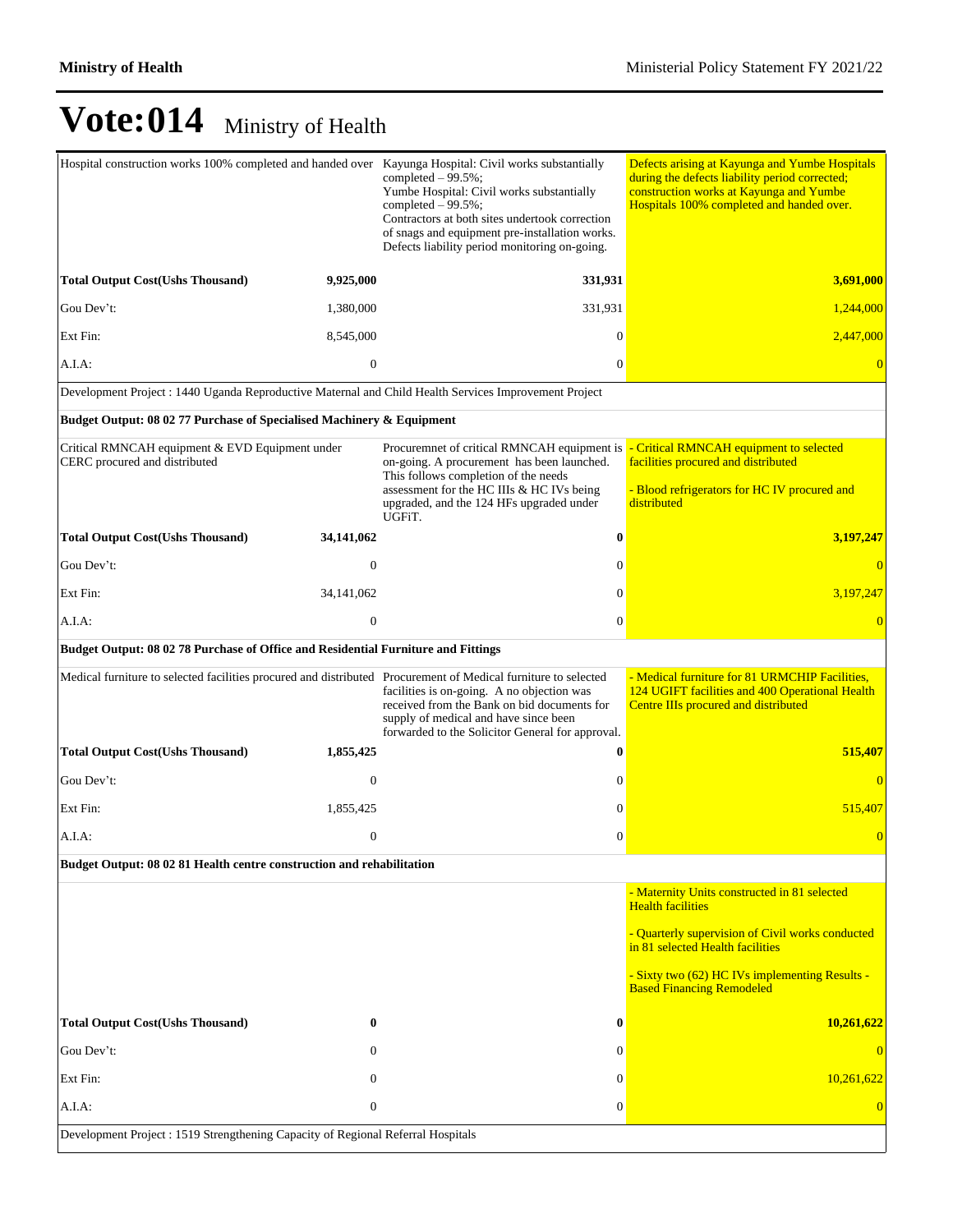| Budget Output: 08 02 77 Purchase of Specialised Machinery & Equipment                                                                                                                                                                                                                                                |                  |                                                                                                                                                                            |              |                                                                                                                                                                                                                              |
|----------------------------------------------------------------------------------------------------------------------------------------------------------------------------------------------------------------------------------------------------------------------------------------------------------------------|------------------|----------------------------------------------------------------------------------------------------------------------------------------------------------------------------|--------------|------------------------------------------------------------------------------------------------------------------------------------------------------------------------------------------------------------------------------|
| Radiology, theatre, Intensive Care Unit, Accident and<br>Emergency, Maternity and Neonatal Intensive care Unit<br>equipment purchased for all 14 Regional Referral Hospitals                                                                                                                                         |                  | Purchased Radiology, theatre, Intensive Care<br>Unit, Accident and Emergency, Maternity and<br>Neonatal Intensive care Unit equipment for 5<br>Regional Referral Hospitals |              | Medical and radiology equipment for Neonatal<br>Intensive care Unit for all 14 Regional Referral<br>Hospitals purchased.                                                                                                     |
| <b>Total Output Cost(Ushs Thousand)</b>                                                                                                                                                                                                                                                                              | 1,000,000        |                                                                                                                                                                            | $\bf{0}$     | 1,000,000                                                                                                                                                                                                                    |
| Gou Dev't:                                                                                                                                                                                                                                                                                                           | 1,000,000        |                                                                                                                                                                            | $\Omega$     | 1,000,000                                                                                                                                                                                                                    |
| Ext Fin:                                                                                                                                                                                                                                                                                                             | $\Omega$         |                                                                                                                                                                            | $\Omega$     |                                                                                                                                                                                                                              |
| A.I.A:                                                                                                                                                                                                                                                                                                               | $\mathbf{0}$     |                                                                                                                                                                            | $\Omega$     | $\overline{0}$                                                                                                                                                                                                               |
| Development Project : 1539 Italian Support to Health Sector Development Plan- Karamoja Infrastructure Development Project Phase II                                                                                                                                                                                   |                  |                                                                                                                                                                            |              |                                                                                                                                                                                                                              |
| Budget Output: 08 02 75 Purchase of Motor Vehicles and Other Transport Equipment                                                                                                                                                                                                                                     |                  |                                                                                                                                                                            |              |                                                                                                                                                                                                                              |
| Vehicles (4WD vehicles and motorcycles) for 8 Districts in<br>Karamoja Region procured                                                                                                                                                                                                                               |                  |                                                                                                                                                                            |              | 4WD vehicles and motorcycles for 8<br>(Napak, Kotido, Abim, Nakapiripirit, Kaabong, Moro<br>to, Nabilatuk, Amudat<br>Districts in Karamoja Region procured for PIU<br>and Clerks of Works                                    |
| <b>Total Output Cost(Ushs Thousand)</b>                                                                                                                                                                                                                                                                              | 3,360,000        |                                                                                                                                                                            | $\bf{0}$     | 2,599,500                                                                                                                                                                                                                    |
| Gou Dev't:                                                                                                                                                                                                                                                                                                           | $\mathbf{0}$     |                                                                                                                                                                            | $\Omega$     | $\Omega$                                                                                                                                                                                                                     |
| Ext Fin:                                                                                                                                                                                                                                                                                                             | 3,360,000        |                                                                                                                                                                            | $\Omega$     | 2.599.500                                                                                                                                                                                                                    |
| A.I.A.                                                                                                                                                                                                                                                                                                               | $\mathbf{0}$     |                                                                                                                                                                            | $\mathbf{0}$ |                                                                                                                                                                                                                              |
| Budget Output: 08 02 80 Hospital Construction/rehabilitation                                                                                                                                                                                                                                                         |                  |                                                                                                                                                                            |              |                                                                                                                                                                                                                              |
| 10% completion of civil works at selected sites in Karamoja<br>region                                                                                                                                                                                                                                                |                  |                                                                                                                                                                            |              | 20% completion of civil works at selected sites in<br>Karamoja region                                                                                                                                                        |
| <b>Total Output Cost(Ushs Thousand)</b>                                                                                                                                                                                                                                                                              | 9,081,987        |                                                                                                                                                                            | $\bf{0}$     | 5,090,000                                                                                                                                                                                                                    |
| Gou Dev't:                                                                                                                                                                                                                                                                                                           | $\mathbf{0}$     |                                                                                                                                                                            | $\Omega$     | 3,000,000                                                                                                                                                                                                                    |
| Ext Fin:                                                                                                                                                                                                                                                                                                             | 9,081,987        |                                                                                                                                                                            | $\theta$     | 2,090,000                                                                                                                                                                                                                    |
| A.I.A:                                                                                                                                                                                                                                                                                                               | $\mathbf{0}$     |                                                                                                                                                                            | $\mathbf{0}$ | $\Omega$                                                                                                                                                                                                                     |
| Development Project: 1566 Retooling of Ministry of Health                                                                                                                                                                                                                                                            |                  |                                                                                                                                                                            |              |                                                                                                                                                                                                                              |
| <b>Budget Output: 08 02 72 Government Buildings and Administrative Infrastructure</b>                                                                                                                                                                                                                                |                  |                                                                                                                                                                            |              |                                                                                                                                                                                                                              |
| MOH Headquarters toilets and lighting renovated and<br>corridors tiled.<br>Wabigalo Offices for HID renovated.<br>Perimeter wall at Wabigalo constructed.<br>Elevator at MOH Headquarters renovated<br>MOH archives constructed at Wabigalo. TB offices renovated.<br>Rehabilitation of MoH parking yard undertaken. |                  | BOOs were developed and the Procurement<br>Process is at advertising.<br>MoH parking Yard was completed and the<br>Payment process is ongoing.                             |              | <b>MOH</b> Headquarters plumbing works and electrical<br>wiring and replacement of electrical systems and<br>lighting renovated<br>Vector Control Offices at Buganda Rd renovated.<br>Elevator at MOH Headquarters renovated |
| <b>Total Output Cost(Ushs Thousand)</b>                                                                                                                                                                                                                                                                              | 1,177,000        | 2,725,620                                                                                                                                                                  |              | 1,177,000                                                                                                                                                                                                                    |
| Gou Dev't:                                                                                                                                                                                                                                                                                                           | 1,177,000        | 2,725,620                                                                                                                                                                  |              | 1,177,000                                                                                                                                                                                                                    |
| Ext Fin:                                                                                                                                                                                                                                                                                                             | $\boldsymbol{0}$ |                                                                                                                                                                            | $\theta$     |                                                                                                                                                                                                                              |
| A.I.A:                                                                                                                                                                                                                                                                                                               | $\boldsymbol{0}$ |                                                                                                                                                                            | $\mathbf{0}$ | $\overline{0}$                                                                                                                                                                                                               |
| Budget Output: 08 02 77 Purchase of Specialised Machinery & Equipment                                                                                                                                                                                                                                                |                  |                                                                                                                                                                            |              |                                                                                                                                                                                                                              |
| Specialised Equipment for the in-house motor vehicle service<br>bay procured.<br>Computerised system to capture repair data procured and<br>installed.<br>Computer hardware and software procured.                                                                                                                   |                  | Specifications were completed and the<br>Procurement Process is at advertising.                                                                                            |              | <b>Installation of GPS based fleet Management</b><br>information system with two components for<br>Telematics and Vehicle management database.                                                                               |
| <b>Total Output Cost(Ushs Thousand)</b>                                                                                                                                                                                                                                                                              | 400,000          |                                                                                                                                                                            | $\bf{0}$     | 1,200,000                                                                                                                                                                                                                    |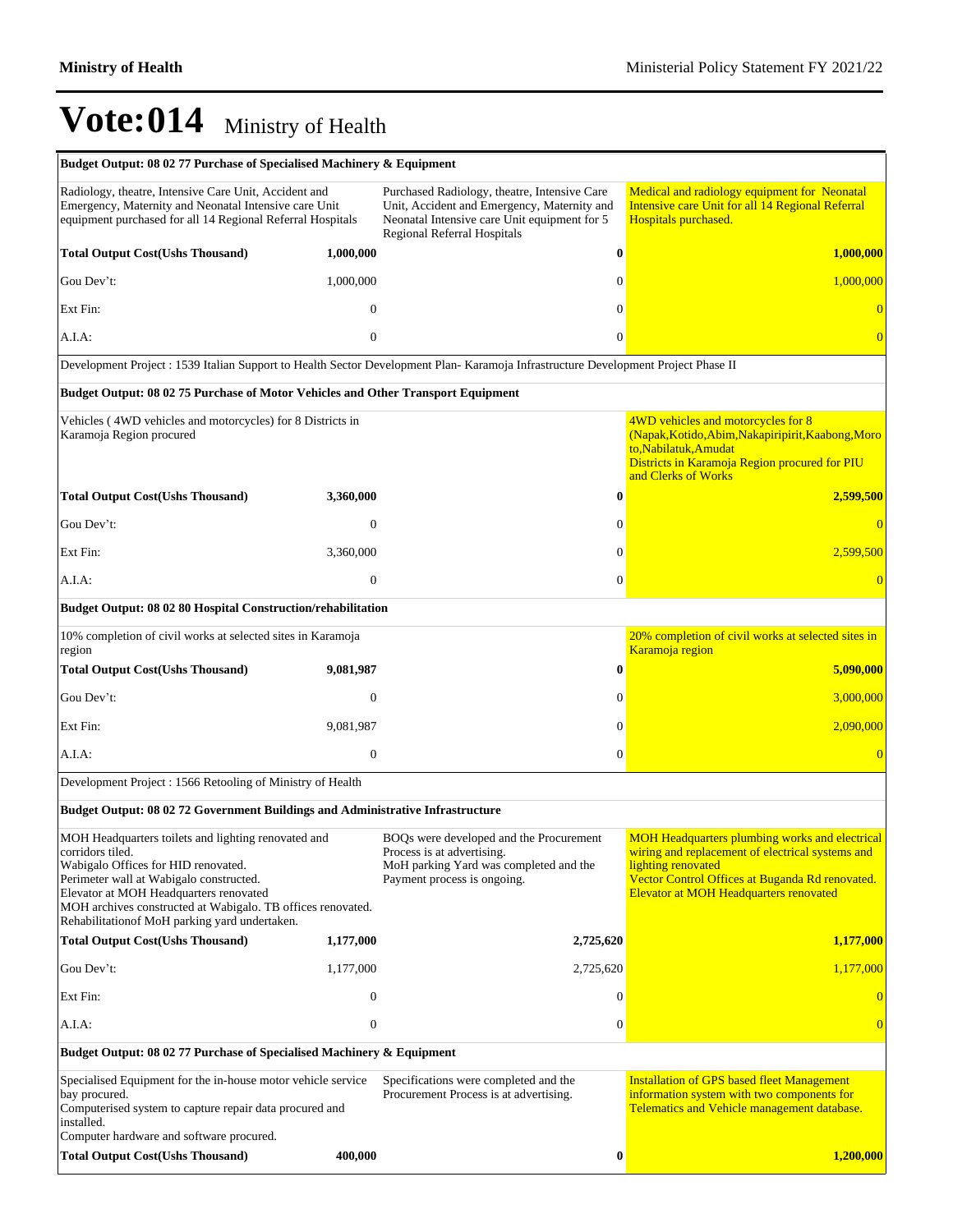| Gou Dev't:                                                                                 | 400,000                                                      | $\mathbf{0}$                                                                               | 1,200,000                                                                                                                                                                                                                                                                                                                              |  |  |  |  |  |
|--------------------------------------------------------------------------------------------|--------------------------------------------------------------|--------------------------------------------------------------------------------------------|----------------------------------------------------------------------------------------------------------------------------------------------------------------------------------------------------------------------------------------------------------------------------------------------------------------------------------------|--|--|--|--|--|
| Ext Fin:                                                                                   | $\Omega$                                                     | $\Omega$                                                                                   |                                                                                                                                                                                                                                                                                                                                        |  |  |  |  |  |
| A.I.A:                                                                                     | $\mathbf{0}$                                                 | $\theta$                                                                                   |                                                                                                                                                                                                                                                                                                                                        |  |  |  |  |  |
|                                                                                            | Budget Output: 08 02 80 Hospital Construction/rehabilitation |                                                                                            |                                                                                                                                                                                                                                                                                                                                        |  |  |  |  |  |
| Final certificates and retention for Specialised Maternal and<br>Neonatal Hospital cleared |                                                              | Final certificates and retention for Specialized<br>Maternal and Neonatal Hospital cleared | <b>Completed Works at Mulago Super Specialized</b><br>Hospital.                                                                                                                                                                                                                                                                        |  |  |  |  |  |
| <b>Total Output Cost(Ushs Thousand)</b>                                                    | 2,000,000                                                    | $\bf{0}$                                                                                   | 5,400,000                                                                                                                                                                                                                                                                                                                              |  |  |  |  |  |
| Gou Dev't:                                                                                 | 2,000,000                                                    | $\mathbf{0}$                                                                               | 5,400,000                                                                                                                                                                                                                                                                                                                              |  |  |  |  |  |
| Ext Fin:                                                                                   | $\boldsymbol{0}$                                             | $\theta$                                                                                   |                                                                                                                                                                                                                                                                                                                                        |  |  |  |  |  |
| A.I.A:                                                                                     | $\mathbf{0}$                                                 | $\boldsymbol{0}$                                                                           | $\Omega$                                                                                                                                                                                                                                                                                                                               |  |  |  |  |  |
| Sub-SubProgramme: 08 05 Pharmaceutical and other Supplies                                  |                                                              |                                                                                            |                                                                                                                                                                                                                                                                                                                                        |  |  |  |  |  |
| Development Project: 0220 Global Fund for AIDS, TB and Malaria                             |                                                              |                                                                                            |                                                                                                                                                                                                                                                                                                                                        |  |  |  |  |  |
| Budget Output: 08 05 75 Purchase of Motor Vehicles and Other Transport Equipment           |                                                              |                                                                                            |                                                                                                                                                                                                                                                                                                                                        |  |  |  |  |  |
| Purchase of motor vehicles Film Vans for HIV grant and<br>Motor vehicles for LLIN          |                                                              | All procurements were done in Q1                                                           | <b>HIV</b> grant-Procurement of Motor vehicle<br><b>Procurement of Motorcycles</b><br><b>Sample Hub Transportation</b>                                                                                                                                                                                                                 |  |  |  |  |  |
| <b>Total Output Cost(Ushs Thousand)</b>                                                    | 1,102,000                                                    | 28,739,506                                                                                 | 2,807,380                                                                                                                                                                                                                                                                                                                              |  |  |  |  |  |
| Gou Dev't:                                                                                 | $\theta$                                                     | $\mathbf{0}$                                                                               |                                                                                                                                                                                                                                                                                                                                        |  |  |  |  |  |
| Ext Fin:                                                                                   | 1,102,000                                                    | 28,739,506                                                                                 | 2,807,380                                                                                                                                                                                                                                                                                                                              |  |  |  |  |  |
| A.I.A:                                                                                     | $\mathbf{0}$                                                 | $\boldsymbol{0}$                                                                           |                                                                                                                                                                                                                                                                                                                                        |  |  |  |  |  |
| Budget Output: 08 05 77 Purchase of Specialised Machinery & Equipment                      |                                                              |                                                                                            |                                                                                                                                                                                                                                                                                                                                        |  |  |  |  |  |
|                                                                                            |                                                              |                                                                                            | Procurement of equipment for routine<br>entomological surveillance and establishment of<br>waste management facilities to handle health care<br>waste for Malaria grant,<br>Procurement of other health equipment ie the<br>UVG devices for the 10 RRH and 40 General<br><b>Hospitals</b><br>Procurement of the Furniture and Fittings |  |  |  |  |  |
| <b>Total Output Cost(Ushs Thousand)</b>                                                    | 0                                                            | $\bf{0}$                                                                                   | 21,570,600                                                                                                                                                                                                                                                                                                                             |  |  |  |  |  |
| Gou Dev't:                                                                                 | $\theta$                                                     | $\theta$                                                                                   |                                                                                                                                                                                                                                                                                                                                        |  |  |  |  |  |
| Ext Fin:                                                                                   | $\boldsymbol{0}$                                             | $\mathbf{0}$                                                                               | 21,570,600                                                                                                                                                                                                                                                                                                                             |  |  |  |  |  |
| A.I.A:                                                                                     | $\boldsymbol{0}$                                             | $\boldsymbol{0}$                                                                           | $\overline{0}$                                                                                                                                                                                                                                                                                                                         |  |  |  |  |  |
| Development Project: 1436 GAVI Vaccines and Health Sector Development Plan Support         |                                                              |                                                                                            |                                                                                                                                                                                                                                                                                                                                        |  |  |  |  |  |
| Budget Output: 08 05 72 Government Buildings and Administrative Infrastructure             |                                                              |                                                                                            |                                                                                                                                                                                                                                                                                                                                        |  |  |  |  |  |
|                                                                                            |                                                              |                                                                                            | <b>Construction of a UNEPI Office block</b>                                                                                                                                                                                                                                                                                            |  |  |  |  |  |
| <b>Total Output Cost(Ushs Thousand)</b>                                                    | $\bf{0}$                                                     | $\bf{0}$                                                                                   | 11,065,270                                                                                                                                                                                                                                                                                                                             |  |  |  |  |  |
| Gou Dev't:                                                                                 | 0                                                            | $\theta$                                                                                   |                                                                                                                                                                                                                                                                                                                                        |  |  |  |  |  |
| Ext Fin:                                                                                   | 0                                                            | $\theta$                                                                                   | 11,065,270                                                                                                                                                                                                                                                                                                                             |  |  |  |  |  |
| A.I.A:                                                                                     | $\boldsymbol{0}$                                             | $\theta$                                                                                   | $\overline{0}$                                                                                                                                                                                                                                                                                                                         |  |  |  |  |  |

**X. Vote Challenges and Plans To Improve Performance**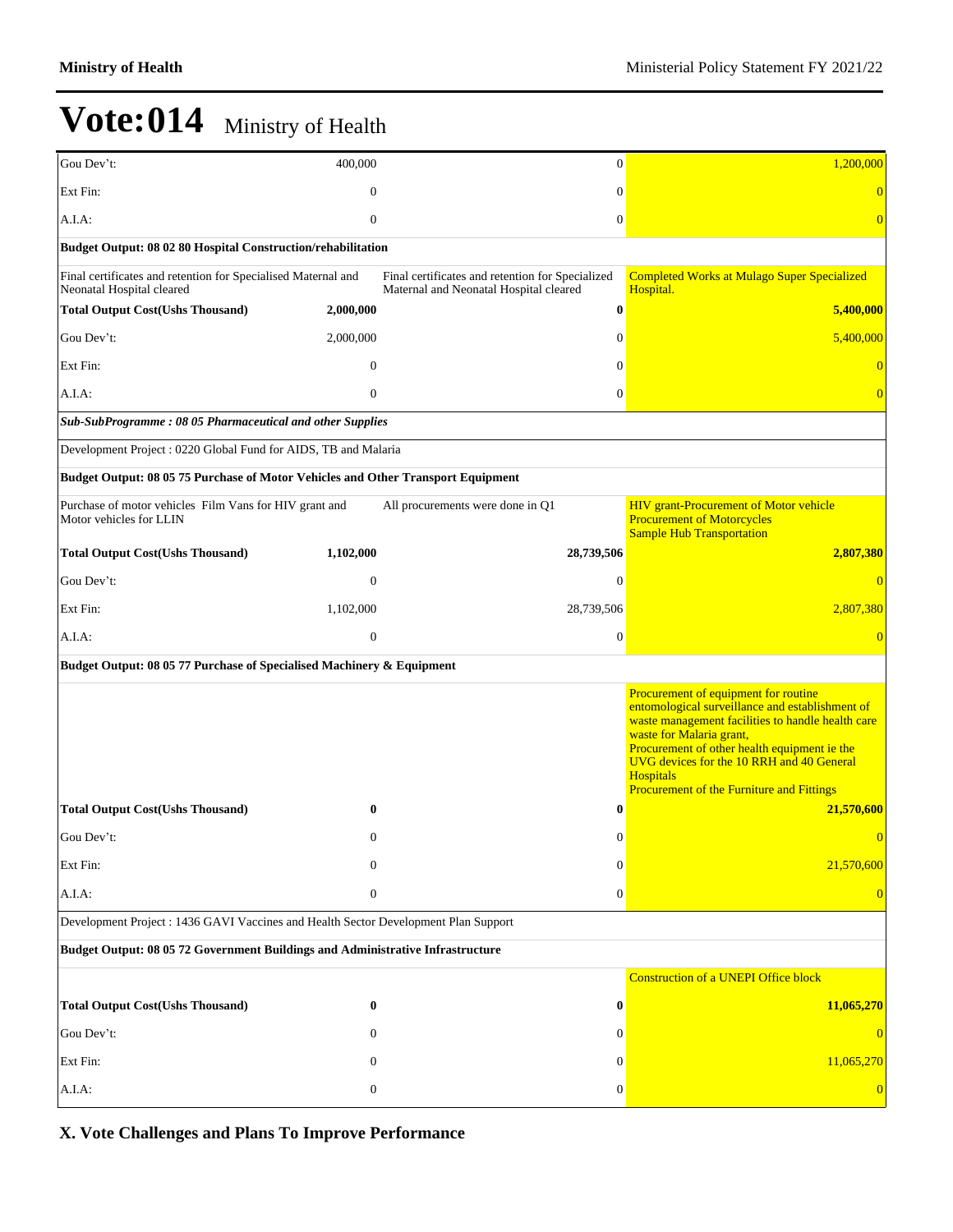#### **Vote Challenges**

1. Huge disease burden owing to mainly malaria, new-born conditions and growing number of NCDs.

2. Inadequate staffing at all levels a significant number of posts are not filled and current staffing norms not commensurate with the services provided and workload.

3. Client perception of quality of services is very poor.

4. Lack of blood transfusion services close to 50% of the HC IVs.

5. Inadequacy in the maintenance of medical equipment nationwide.

6. Management of various disease outbreaks and public health emergencies is not equitably funded for example current influx of refugees into the country and internally displaced persons puts pressure on existing resources and is a risk of importation of vaccine preventable diseases.

7. Poor governance and management practices at health facilities.

8. Stocks outs of key commodities at facility level owing to inadequate budget allocation for EMHS.

9. There is inadequate funding for sector activities especially PHC Services at lower level leading to influx of patients at the referral facilities.

#### **Plans to improve Vote Performance**

a) Investment in health promotion and disease prevention interventions, for example the VHTs and CHEWs, since 75% of the diseases are preventable.

b) The staffing norms for the health facility staff should be revised to take into consideration the growing population and range of services provided.

c) Prioritize equipping and accreditation of HC IVs to provide blood transfusion for improving EmONC.

d) Increased focus on maintenance of medical equipment including training and recruitment of Biomedical Engineers.

e) Advocacy for financing of the Refugee Health and Nutrition Plan from contingency funds at district and national level for epidemic response.

f) Strengthen supervision and mentorship of the Local Governments and health facilities.

g) Continue to improve infrastructure including staff accommodation.

h) Improve data collection, analysis and use at sub national level and point of collection through digitisation of data management processes (EMRS), training and mentorship .

i) Improve coordination of donors and ensuring alignment to country strategies to the Paris Declaration principles for more aid effectiveness.

### **XI Off Budget Support**

#### **Table 11.1 Off-Budget Support by Department and Project**

| <b>Billion Uganda Shillings</b>                       | 2020/21 Approved<br><b>Budget</b> | 2021/22 Draft<br><b>Estimates</b> |
|-------------------------------------------------------|-----------------------------------|-----------------------------------|
| <b>Sub-SubProgramme 0806 Public Health Services</b>   | 0.00                              | 7.50                              |
| <b>Recurrent Budget Estimates</b>                     |                                   |                                   |
| 14 Reproductive and Child Health                      | 0.00                              | 7.50                              |
| 427-United Nations Population Fund                    | 0.00                              | 7.50                              |
| <b>Sub-SubProgramme 0808 Clinical Health Services</b> | 0.00                              | 0.30                              |
| <b>Recurrent Budget Estimates</b>                     |                                   |                                   |
| <b>16 Emergency Medical Services</b>                  | 0.00                              | 0.30                              |
| $526$ -Korea S. (Rep)                                 | 0.00                              | 0.30                              |
| <b>Total for Vote</b>                                 | 0.00                              | 7.80                              |

### **XII. Vote Cross Cutting Policy And Other Budgetary Issues**

**Table 12.1: Cross- Cutting Policy Issues**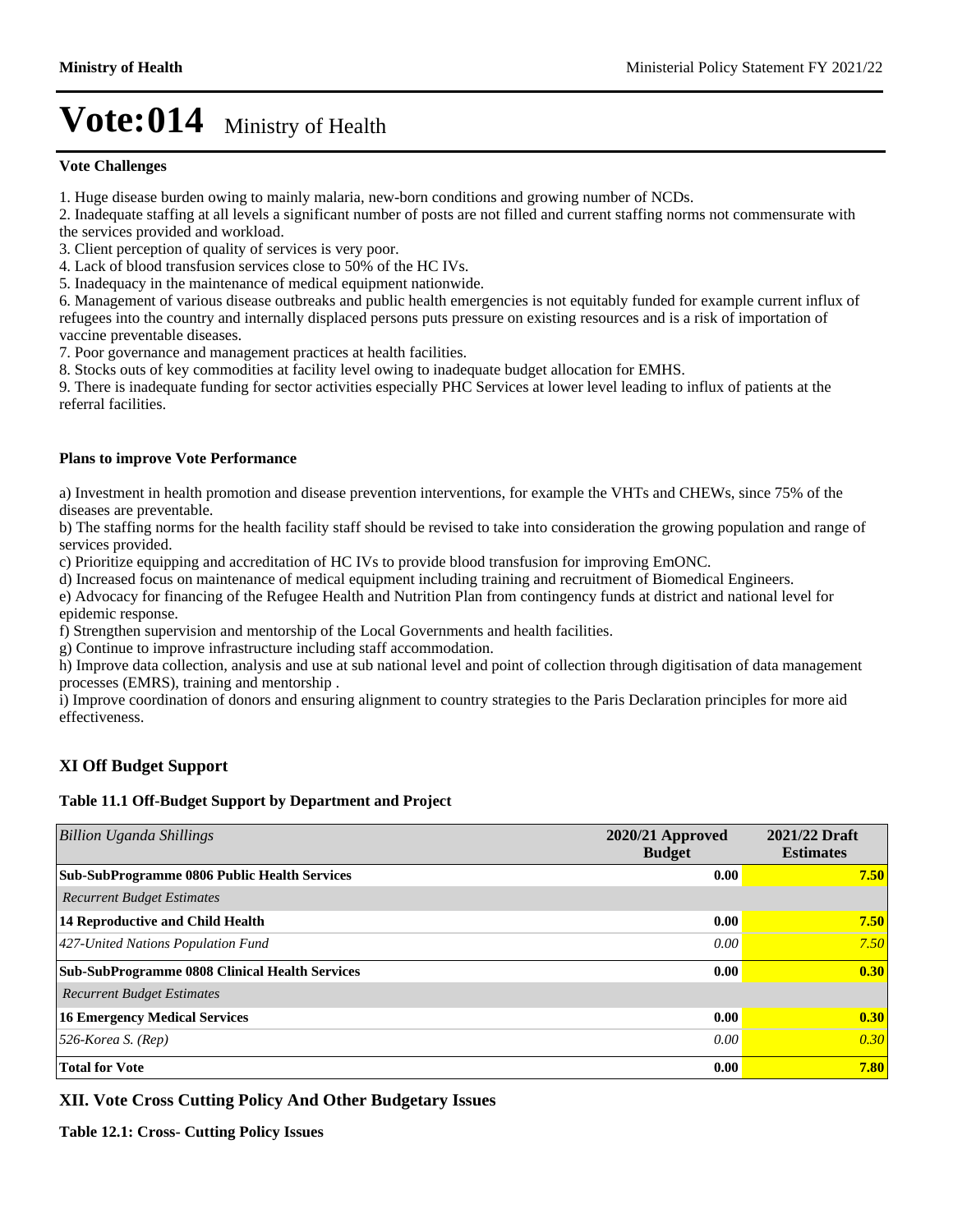| <b>Issue Type:</b>                  | <b>HIV/AIDS</b>                                                                                                                                                                                                                    |
|-------------------------------------|------------------------------------------------------------------------------------------------------------------------------------------------------------------------------------------------------------------------------------|
| Objective:                          | Reduction of HIV and AIDS                                                                                                                                                                                                          |
| <b>Issue of Concern:</b>            | The increasing HIV/AIDs prevalence                                                                                                                                                                                                 |
| <b>Planned Interventions:</b>       | The HIV care and treatment program has been scaled up. The number of centers providing ART<br>services currently is 1,830.<br>The ministry will continue to spread awareness on HIV/AIDs prevention, control and treatment.        |
| <b>Budget Allocation (Billion):</b> | 8.000                                                                                                                                                                                                                              |
| <b>Performance Indicators:</b>      | Number of individuals tested.<br>Number of HIV-tested individuals treated.<br>Number of condoms procured.<br>Number of condoms distributed.                                                                                        |
| <b>Issue Type:</b>                  | Gender                                                                                                                                                                                                                             |
| Objective:                          | Gender equity compliance                                                                                                                                                                                                           |
| <b>Issue of Concern:</b>            | Difficulty in accessing Health services in some part of the country                                                                                                                                                                |
| <b>Planned Interventions:</b>       | Health infrastructure designs reviewed to make structural considerations for: pregnant mothers,<br>mothers with disabilities<br>Special consideration to be made for populations in hard to reach areas                            |
| <b>Budget Allocation (Billion):</b> | 4.000                                                                                                                                                                                                                              |
| <b>Performance Indicators:</b>      | Proportion of the functional health Centre IVs (offering caesarian and blood transfusion section)<br>Proportion of sub counties with functional HC IIIs<br>Proportion of functional imaging and radiography equipment in hospitals |
| <b>Issue Type:</b>                  | <b>Enviroment</b>                                                                                                                                                                                                                  |
| Objective:                          | Reduction of environmental degradation                                                                                                                                                                                             |
| <b>Issue of Concern:</b>            | High disease burden, of which, 70% is preventable through proper hygiene and sanitation                                                                                                                                            |
| <b>Planned Interventions:</b>       | Functionalization of the National Sanitation Working Group.<br>Promotion of environmentally friendly energy sources e.g. solar & water harvesting in Health<br>Facilities                                                          |
| <b>Budget Allocation (Billion):</b> | 4.000                                                                                                                                                                                                                              |
| <b>Performance Indicators:</b>      | Number of Villages declared Open Defecation free.<br>Number of Hand washing facilities at rural Latrines                                                                                                                           |

### **XIII. Personnel Information**

### **Table 13.1 Staff Establishment Analysis**

| <b>Title</b>                          | <b>Salary Scale</b> | <b>Number Of Approved Positions</b> | <b>Number Of Filled Positions</b> |
|---------------------------------------|---------------------|-------------------------------------|-----------------------------------|
| <b>Assistant Commissioner</b>         | $U1-E(Med-1)$       |                                     | $\theta$                          |
| Deputy Registrar (MDPC)               | U <sub>1E</sub>     |                                     | $\Omega$                          |
| Deputy Registrar Nurses &<br>Midwives | U <sub>1E</sub>     |                                     | $\mathbf{0}$                      |
| Registrar (NMC)                       | U <sub>1E</sub>     |                                     | $\vert 0 \vert$                   |
| Registrar (Pharmacists Council)       | U1E                 |                                     | $\vert 0 \vert$                   |
| Director                              | U1SE                |                                     | $\vert$                           |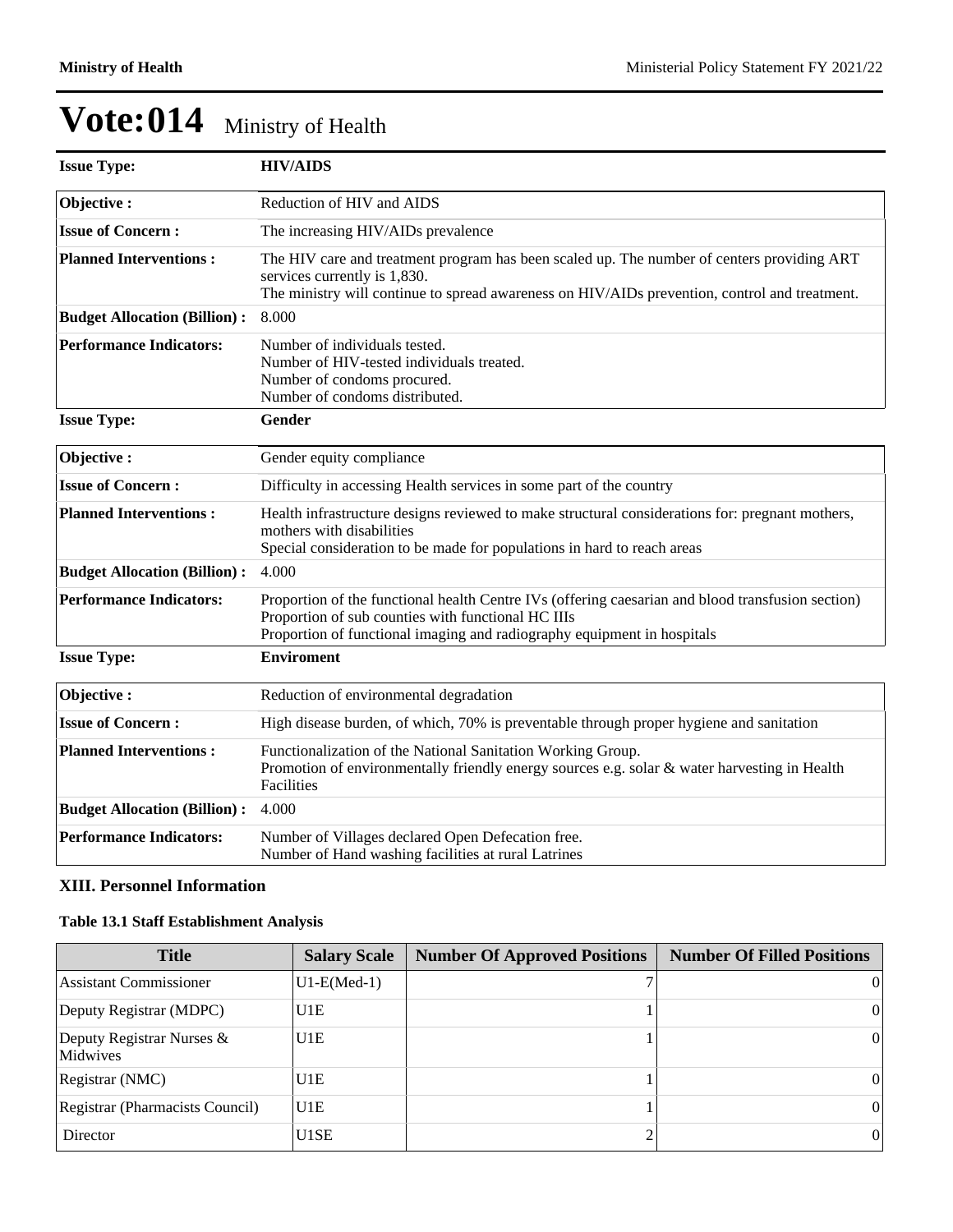| Commissioner                                                                       | U1SE           | 3              | $\vert 0 \vert$  |
|------------------------------------------------------------------------------------|----------------|----------------|------------------|
| <b>Commissioner Quality Assurance</b>                                              | U1SE           |                | $\theta$         |
| <b>Senior Consultant</b>                                                           | U1SE           | $\overline{c}$ | $\overline{0}$   |
| Principal Health Inspector                                                         | U <sub>2</sub> |                | $\overline{0}$   |
| Principal Medical Officer                                                          | U <sub>2</sub> | $\overline{c}$ | $\overline{0}$   |
| Principal Medical Officer (Outreach<br>Services/Camps, Interns & Medical<br>Board) | U2             |                | $\theta$         |
| Principal Personal Secretary                                                       | U <sub>2</sub> |                | $\theta$         |
| Principal Medicla Officer                                                          | $U2$ (Med-1)   |                | $\overline{0}$   |
| Principal Nursing Officer                                                          | U <sub>3</sub> |                | $\overline{0}$   |
| Senior Entomologist                                                                | U <sub>3</sub> |                | $\overline{0}$   |
| Senior Health Training Officer                                                     | U <sub>3</sub> |                | $\boldsymbol{0}$ |
| Senior Histopathologist                                                            | U <sub>3</sub> |                | $\overline{0}$   |
| Senior librarian                                                                   | u3             |                | $\overline{0}$   |
| Senior Medical Imaging<br>Technologist                                             | U <sub>3</sub> |                | $\boldsymbol{0}$ |
| Senior Records Officer                                                             | U <sub>3</sub> |                | $\boldsymbol{0}$ |
| Senior Dental Surgeon U3                                                           | U3 (Med-1)     |                | $\overline{0}$   |
| Human Resource Officer                                                             | U <sub>4</sub> | 4              | 3                |
| Principal Office Supervisor                                                        | U <sub>4</sub> |                | 0                |
| Drivers                                                                            | U8             | 4              | $\boldsymbol{0}$ |
| <b>Office Attendant</b>                                                            | U8             | 6              | $\boldsymbol{0}$ |

### **Table 13.2 Staff Recruitment Plan**

| Post Title                            | Salalry<br>Scale | No. Of<br>Approved<br><b>Posts</b> | No Of<br><b>Filled Posts</b> | Vacant<br><b>Posts</b> | No. of Posts<br>Cleared for<br>Filling<br>FY2021/22 | <b>Gross Salary</b><br>Per Month<br>(UGX) | <b>Total Annual</b><br>Salary<br>(UGX) |
|---------------------------------------|------------------|------------------------------------|------------------------------|------------------------|-----------------------------------------------------|-------------------------------------------|----------------------------------------|
| Director                              | U1SE             | $\overline{2}$                     | $\Omega$                     |                        |                                                     | 15,200,000                                | 182,400,000                            |
| <b>Assistant Commissioner</b>         | $U1-E(Med-1)$    | 7                                  | $\Omega$                     |                        |                                                     | 32,200,434                                | 386,405,208                            |
| Commissioner                          | U1SE             | 3                                  | $\Omega$                     |                        |                                                     | 21,922,806                                | 263,073,672                            |
| <b>Commissioner Quality Assurance</b> | U1SE             |                                    | $\Omega$                     |                        |                                                     | 2,370,402                                 | 28,444,824                             |
| Deputy Registrar (MDPC)               | U1E              |                                    | $\Omega$                     |                        |                                                     | 4,600,962                                 | 55,211,544                             |
| Deputy Registrar Nurses &<br>Midwives | U1E              |                                    | $\Omega$                     |                        |                                                     | 4,600,962                                 | 55,211,544                             |
| Drivers                               | U8               | 4                                  | $\Omega$                     |                        |                                                     | 839,436                                   | 10,073,232                             |
| Human Resource Officer                | U4               | 4                                  | 3                            |                        |                                                     | 672,792                                   | 8,073,504                              |
| <b>Office Attendant</b>               | U8               | 6                                  | $\Omega$                     | 6                      | 6                                                   | 1,369,896                                 | 16,438,752                             |
| Principal Health Inspector            | U <sub>2</sub>   |                                    | $\Omega$                     |                        |                                                     | 3,500,000                                 | 42,000,000                             |
| Principal Medical Officer             | U2               | $\overline{c}$                     | $\Omega$                     | 2                      |                                                     | 9,001,924                                 | 108,023,088                            |